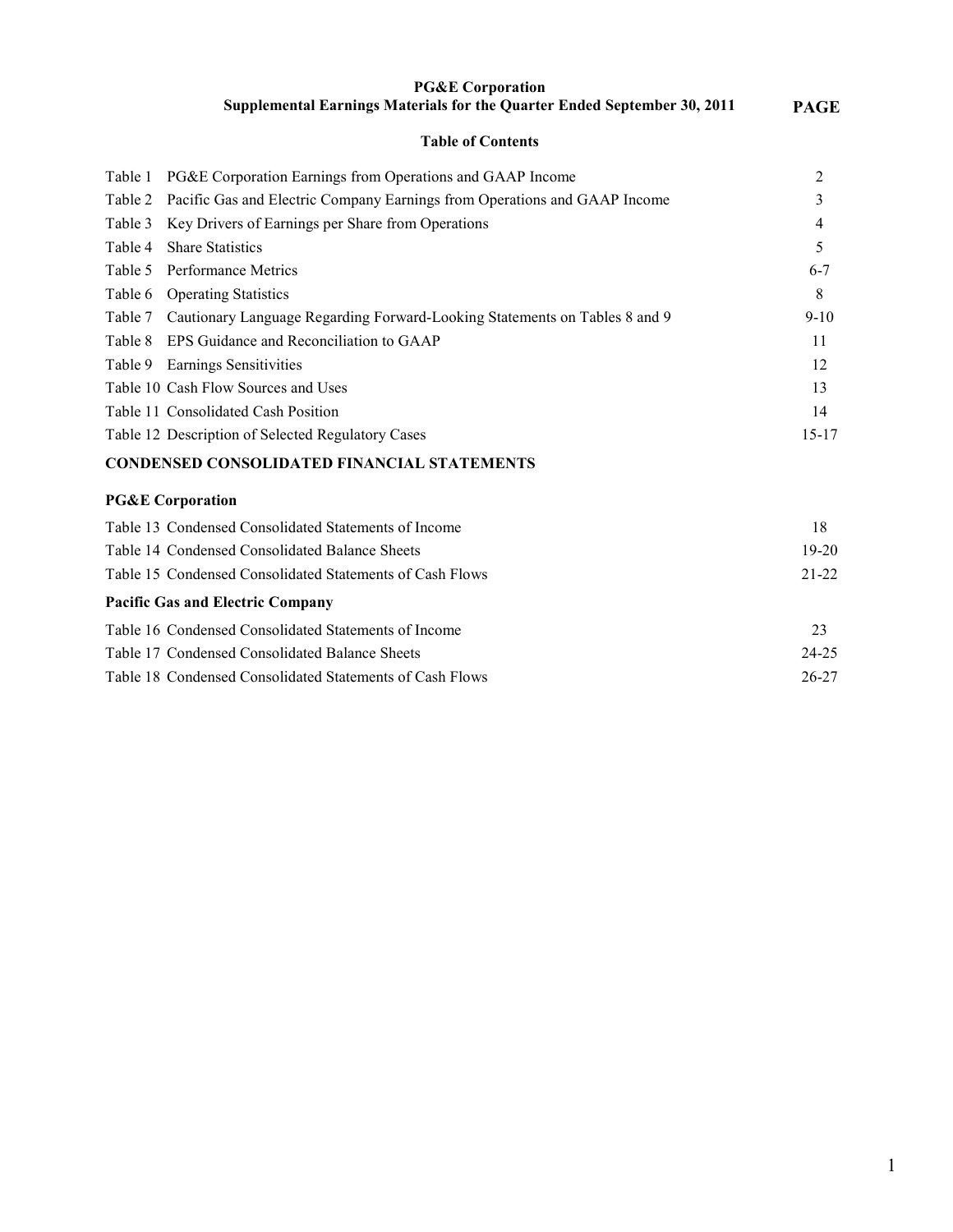## Table 1: Reconciliation of PG&E Corporation's Earnings from Operations to Consolidated Income Available for Common Shareholders in Accordance with Generally Accepted Accounting Principles ("GAAP") Third Quarter and Year-to-Date, 2011 vs. 2010 (in millions, except per share amounts)

|                                                                          | Three months ended September 30, |       | Nine months ended September 30,                         |                          |                          |                |                          |                                                         |
|--------------------------------------------------------------------------|----------------------------------|-------|---------------------------------------------------------|--------------------------|--------------------------|----------------|--------------------------|---------------------------------------------------------|
|                                                                          | Earnings                         |       | <b>Earnings per</b><br><b>Common Share</b><br>(Diluted) |                          | <b>Earnings</b>          |                |                          | <b>Earnings per</b><br><b>Common Share</b><br>(Diluted) |
|                                                                          | 2011                             | 2010  | 2011                                                    | 2010                     | 2011                     | 2010           | 2011                     | 2010                                                    |
| PG&E Corporation Earnings from<br>Operations <sup><math>(1)</math></sup> | \$436                            | \$398 | \$1.08                                                  | \$1.02                   | \$1,072                  | \$1,054        | \$2.68                   | \$2.73                                                  |
| Items Impacting Comparability: $(2)$                                     |                                  |       |                                                         |                          |                          |                |                          |                                                         |
| Natural gas pipeline matters <sup>(3)</sup>                              | (162)                            | (141) | (0.40)                                                  | (0.36)                   | (237)                    | (141)          | (0.59)                   | (0.37)                                                  |
| Environmental-related costs <sup>(4)</sup>                               | (74)                             |       | (0.18)                                                  |                          | (74)                     | $\blacksquare$ | (0.19)                   |                                                         |
| Statewide ballot initiative <sup>(5)</sup>                               | $\overline{\phantom{a}}$         |       | $\blacksquare$                                          |                          | $\blacksquare$           | (45)           | $\sim$                   | (0.12)                                                  |
| Federal healthcare law <sup>(6)</sup>                                    | $\overline{\phantom{a}}$         |       | $\blacksquare$                                          | $\overline{\phantom{0}}$ | $\overline{\phantom{a}}$ | (19)           | $\overline{\phantom{0}}$ | (0.05)                                                  |
| <b>PG&amp;E Corporation Earnings on a</b><br><b>GAAP</b> basis           | \$200                            | \$258 | \$0.50                                                  | \$0.66                   | \$761                    | \$849          | \$1.90                   | \$2.19                                                  |

 $(1)$  "Earnings from operations" is not calculated in accordance with GAAP and excludes items impacting comparability as described in Note (2) below.

- <sup>(2)</sup> Items impacting comparability reconcile earnings from operations with Consolidated Income Available for Common Shareholders as reported in accordance with GAAP.
- (3) During the three and nine months ended September 30, 2011, PG&E Corporation's subsidiary, Pacific Gas and Electric Company ("Utility") incurred net costs of \$162 million and \$237 million, after-tax, respectively, in connection with natural gas pipeline matters. These amounts included pipeline-related costs to review records, validate operating pressures, conduct hydrostatic pressure tests, inspect pipelines, and perform other activities associated with the Utility's natural gas pipeline system. These costs also included an increase in the provision for estimated third-party claims related to the San Bruno accident, reflecting new information regarding the nature of claims filed against the Utility, experience to date resolving cases, and developments in the litigation and regulatory proceedings. Costs incurred for the nine months ended September 30, 2011 were partially offset by a gain for insurance recoveries.

| (after-tax)                  | Three months ended<br>September 30, 2011 | Nine months ended<br>September 30, 2011 |
|------------------------------|------------------------------------------|-----------------------------------------|
| Pipeline-related costs       | \$(105)                                  | \$(181)                                 |
| Third-party claims           | (57)                                     | (92)                                    |
| Insurance recoveries         |                                          | 36                                      |
| Natural gas pipeline matters | \$ (162)                                 | \$(237)                                 |

- (4) During the three and nine months ended September 30, 2011, the Utility recorded a charge of \$74 million, after-tax, for environmental remediation and other estimated liabilities associated with the Utility's natural gas compressor site located near Hinkley, California.
- <sup>(5)</sup> During the nine months ended September 30, 2010, the Utility contributed \$45 million to support Proposition 16 The Taxpayers Right to Vote Act.
- (6) During the nine months ended September 30, 2010, the Utility recognized a charge of \$19 million triggered by the elimination of the tax deductibility of Medicare Part D federal subsidies.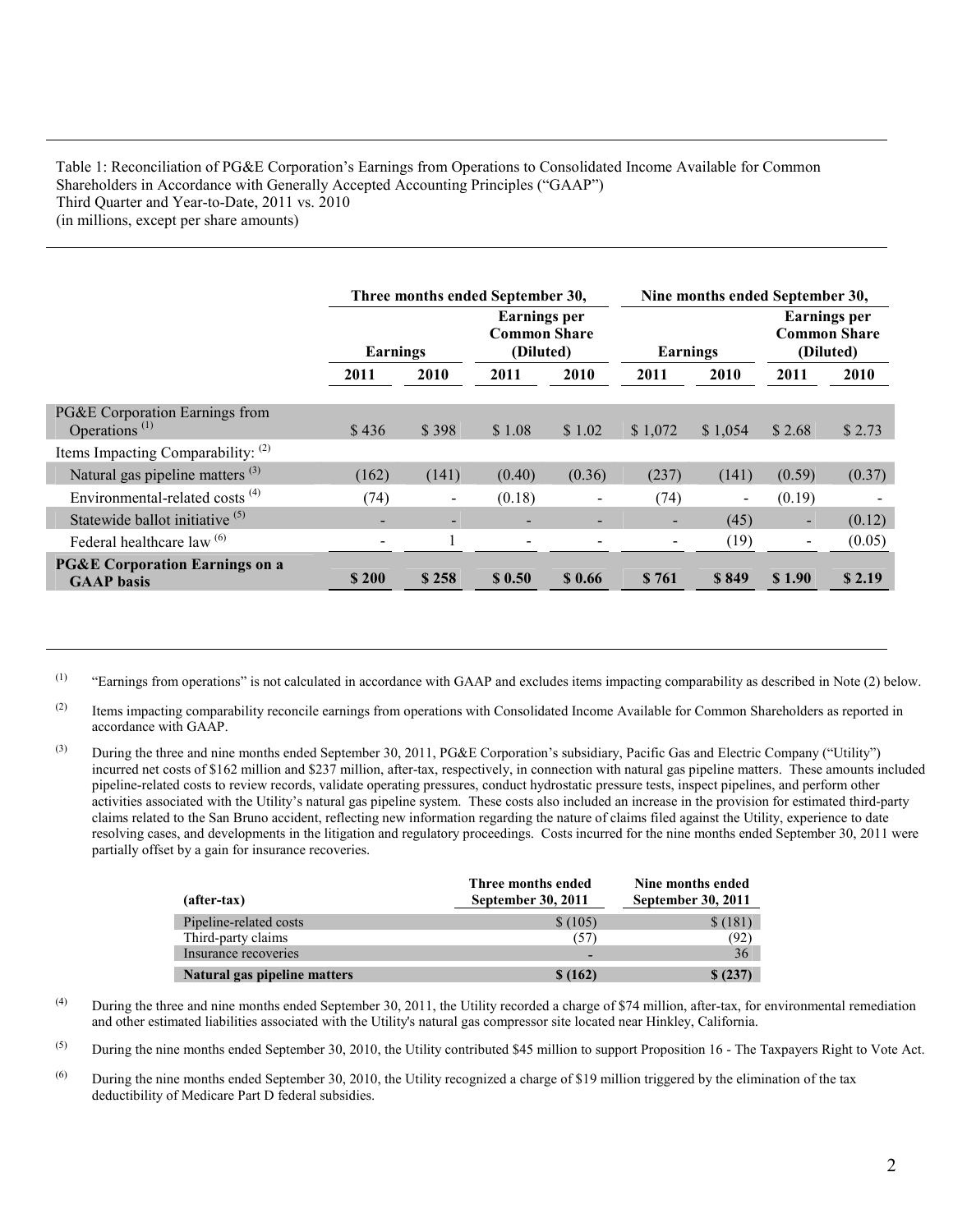Table 2: Reconciliation of Pacific Gas and Electric Company's Earnings from Operations to Consolidated Income Available for Common Stock in Accordance with GAAP Third Quarter and Year-to-Date, 2011 vs. 2010 (in millions)

|                                                                             | Three months ended September 30, |       | Nine months ended September 30, |             |  |
|-----------------------------------------------------------------------------|----------------------------------|-------|---------------------------------|-------------|--|
|                                                                             | 2011                             | 2010  | 2011                            | <b>2010</b> |  |
| Pacific Gas and Electric Company<br>Earnings from Operations <sup>(1)</sup> | \$429                            | \$402 | \$1,057                         | \$1,063     |  |
| Items Impacting Comparability: (2)                                          |                                  |       |                                 |             |  |
| Natural gas pipeline matters $(3)$                                          | (162)                            | (141) | (237)                           | (141)       |  |
| Environmental-related costs <sup>(4)</sup>                                  | (74)                             |       | (74)                            |             |  |
| Statewide ballot initiative <sup>(5)</sup>                                  |                                  |       |                                 | (45)        |  |
| Federal healthcare law <sup>(6)</sup>                                       |                                  |       |                                 | (19)        |  |
| <b>Pacific Gas and Electric Company</b><br><b>Earnings on a GAAP basis</b>  | \$193                            | \$262 | \$746                           | \$858       |  |

(1) "Earnings from operations" is not calculated in accordance with GAAP and excludes items impacting comparability as described in Note (2) below.

(2) Items impacting comparability reconcile earnings from operations with Consolidated Income Available for Common Stock as reported in accordance with GAAP.

(3) During the three and nine months ended September 30, 2011, the Utility incurred net costs of \$162 million and \$237 million, after-tax, respectively, in connection with natural gas pipeline matters. These amounts included pipeline-related costs to review records, validate operating pressures, conduct hydrostatic pressure tests, inspect pipelines, and perform other activities associated with the Utility's natural gas pipeline system. These costs also included an increase in the provision for estimated third-party claims related to the San Bruno accident, reflecting new information regarding the nature of claims filed against the Utility, experience to date resolving cases, and developments in the litigation and regulatory proceedings. Costs incurred were partially offset by insurance recoveries.

| $(after-tax)$                | Three months ended<br>September 30, 2011 | Nine months ended<br>September 30, 2011 |
|------------------------------|------------------------------------------|-----------------------------------------|
| Pipeline-related costs       | \$(105)                                  | \$(181)                                 |
| Third-party claims           | (57)                                     | (92)                                    |
| Insurance recoveries         | $\overline{\phantom{0}}$                 | 36                                      |
| Natural gas pipeline matters | \$(162)                                  | \$(237)                                 |

- (4) During the three and nine months ended September 30, 2011, the Utility recorded a charge of \$74 million, after-tax, for environmental remediation and other estimated liabilities associated with the Utility's natural gas compressor site located near Hinkley, California.
- $^{(5)}$  During the nine months ended September 30, 2010, the Utility contributed \$45 million to support Proposition 16 The Taxpayers Right to Vote Act.
- (6) During the nine months ended September 30, 2010, the Utility recognized a charge of \$19 million triggered by the elimination of the tax deductibility of Medicare Part D federal subsidies.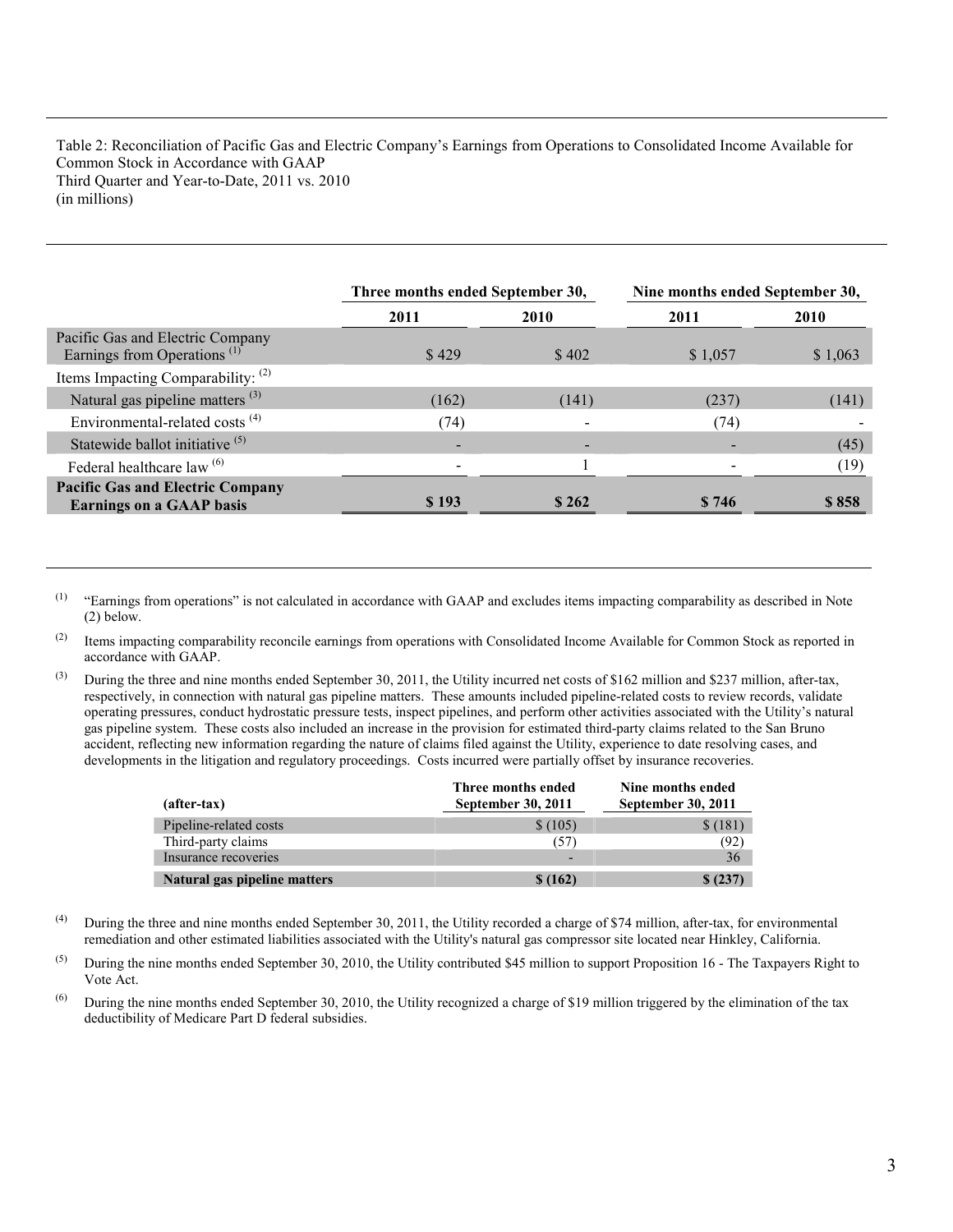Table 3: Key Drivers of PG&E Corporation Earnings per Common Share ("EPS") from Operations Third Quarter and Year-to-Date, 2011 vs. 2010 (\$/Share, Diluted)

| Third Quarter 2010 EPS from Operations <sup>(1)</sup> | \$1.02 |
|-------------------------------------------------------|--------|
| Increase in rate base earnings                        | 0.10   |
| Miscellaneous items                                   | 0.03   |
|                                                       |        |
| Litigation and regulatory matters                     | (0.04) |
| Increase in shares outstanding                        | (0.03) |
| Third Quarter 2011 EPS from Operations <sup>(1)</sup> | \$1.08 |

| 2010 YTD EPS from Operations <sup>(1)</sup> | \$2.73 |
|---------------------------------------------|--------|
| Increase in rate base earnings              | 0.31   |
| Miscellaneous items                         | 0.01   |
|                                             |        |
| Litigation and regulatory matters           | (0.11) |
| Nuclear refueling outage                    | (0.06) |
| Storm and outage expenses                   | (0.06) |
| Gas transmission revenues                   | (0.05) |
| Increase in shares outstanding              | (0.09) |
| 2011 YTD EPS from Operations <sup>(1)</sup> | \$2.68 |

(1) See Table 1 for a reconciliation of EPS from Operations to EPS on a GAAP basis.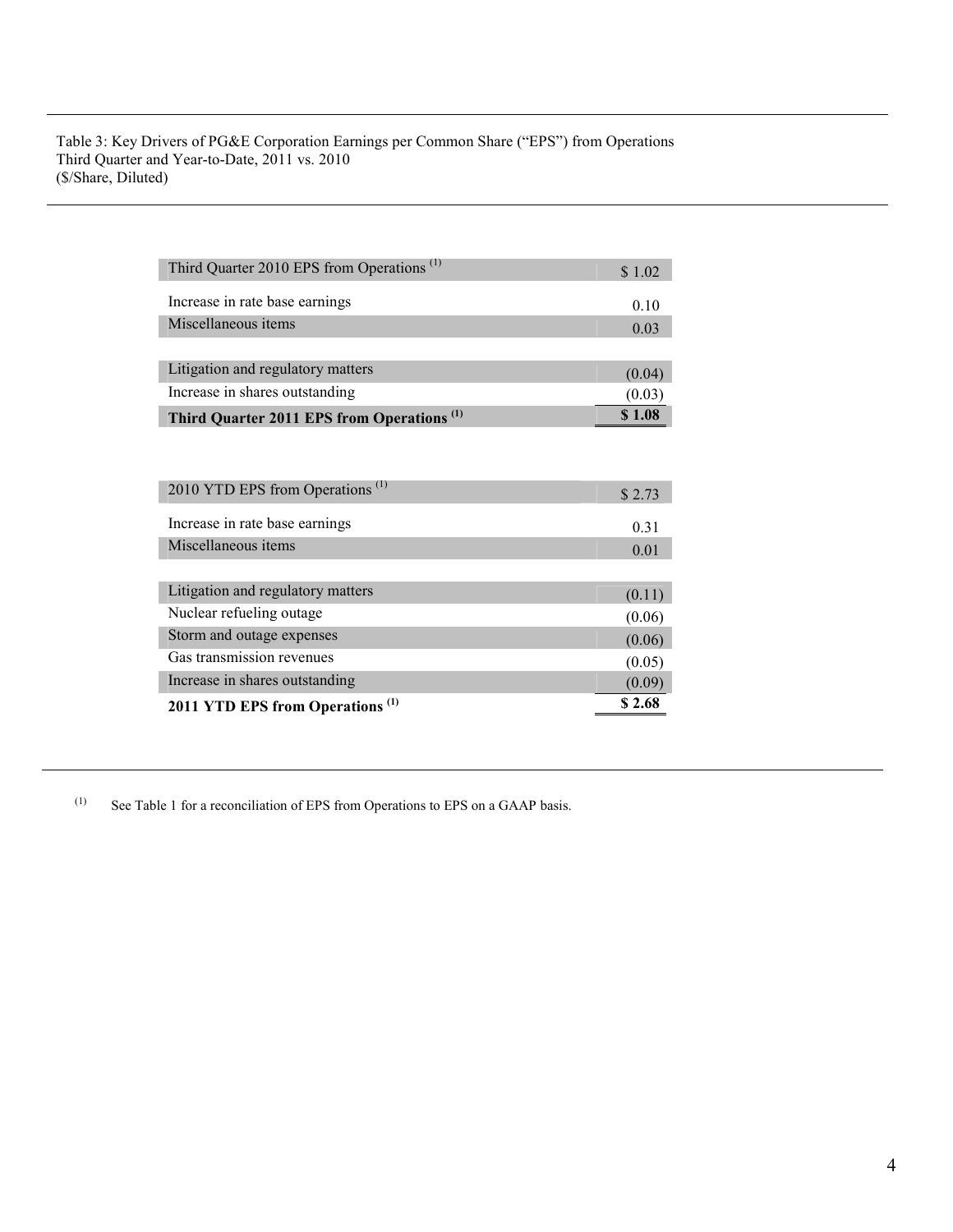|                                                     | <b>Third</b><br><b>Ouarter</b><br>2011 | Third<br><b>Ouarter</b><br><b>2010</b> | % Change |
|-----------------------------------------------------|----------------------------------------|----------------------------------------|----------|
| Common Stock Data                                   |                                        |                                        |          |
|                                                     |                                        |                                        |          |
| Book Value per share – end of period $(1)$          | \$29.54                                | \$28.17                                | $4.86\%$ |
|                                                     |                                        |                                        |          |
| Weighted average common shares outstanding, basic   | 403                                    | 390                                    | $3.33\%$ |
| Employee share-based compensation                   |                                        | ◠                                      |          |
| Weighted average common shares outstanding, diluted | 404                                    | 392                                    | $3.06\%$ |

(1) Common shareholders' equity per common share outstanding at period end.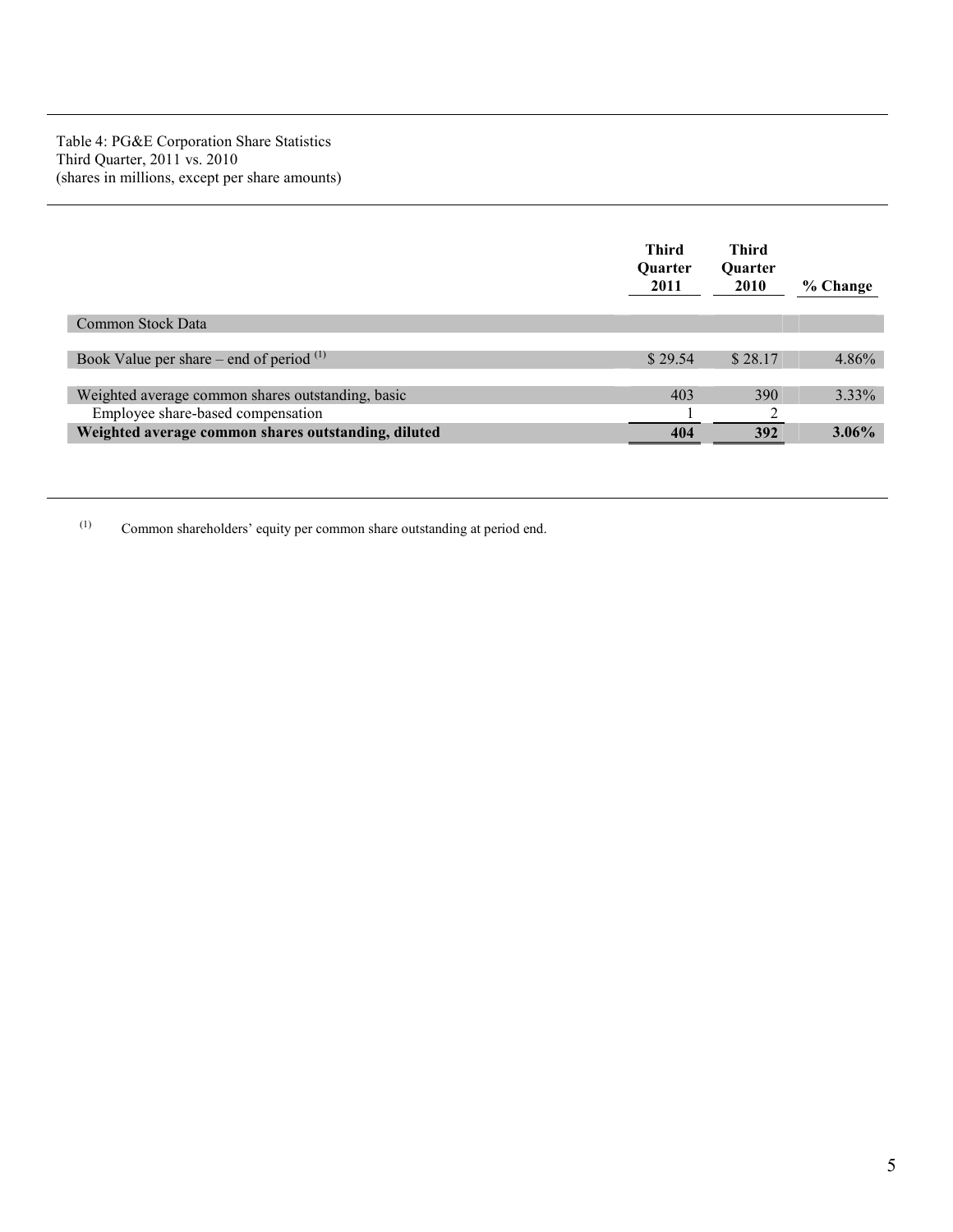## Table 5: Operational Performance Metrics Third Quarter Year-to-Date Actual 2011 vs. Targets 2011

|    |                                            |                               | 2011                    |                                      |  |
|----|--------------------------------------------|-------------------------------|-------------------------|--------------------------------------|--|
|    |                                            | Percentage<br>Weight $^{(1)}$ | <b>YTD</b> Actual       | <b>Target</b>                        |  |
| 1. | Earnings from Operations (in millions)     | 50%                           | \$1,072                 | See note <sup><math>(2)</math></sup> |  |
| 2. | Operational Excellence Index               | 25%                           | 1.089                   | 1.000                                |  |
| 3. | Customer Satisfaction & Brand Health Index | 15%                           | 72.7                    | 75.3                                 |  |
| 4. | <b>Employee Engagement Premier Survey</b>  | $5\%$                         | See note <sup>(3)</sup> | 69.59%                               |  |
| 5. | Environmental Leadership Index             | $5\%$                         | 0.67                    | 1.00                                 |  |

(1) Represents weighting used in calculating PG&E Corporation Short-Term Incentive Plan performance for management employees.

(2) 2011 target is not publicly reported but is consistent with the guidance range originally provided for 2011 EPS from operations of \$3.65 to \$3.80. The current publicly disclosed guidance range for 2011 EPS from operations is \$3.45 to \$3.60.

(3) The Employee Engagement Premier Survey was administered in October 2011 with results available in December 2011.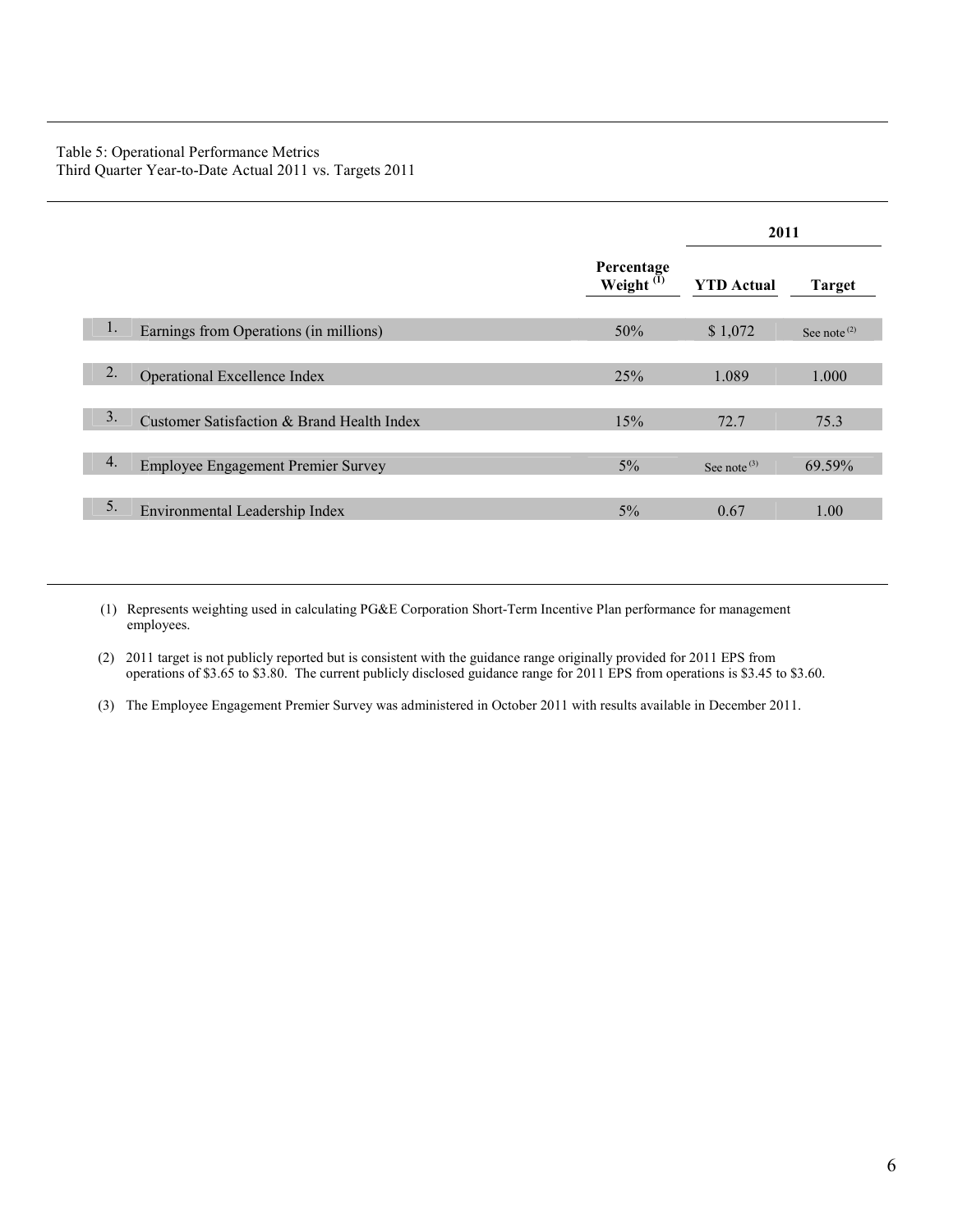## DEFINITIONS OF 2011 OPERATIONAL PERFORMANCE METRICS FROM TABLE 5:

1. Earnings from Operations:

 Earnings from operations measures PG&E Corporation's earnings power from ongoing core operations. It allows investors to compare the underlying financial performance of the business from one period to another, exclusive of items that management believes do not reflect the normal course of operations (items impacting comparability). The measurement is not in accordance with GAAP. For a reconciliation of earnings from operations to earnings in accordance with GAAP, see Tables 1 and 2 above.

The 2011 target for earnings from operations is not publicly reported but is consistent with the guidance range originally provided for 2011 EPS from operations of \$3.65 to \$3.80. The current publicly disclosed guidance range for PG&E Corporation's 2011 EPS from operations is \$3.45 to \$3.60. For a reconciliation of 2011 EPS guidance on an earnings from operations basis to a GAAP basis, see Table 8.

#### 2. Operational Excellence Index:

 The Operational Excellence Index is a composite of categories outlined below. Overall, these metrics provide a balanced view on electric reliability, gas reliability, and safety. A higher index score indicates better performance in operational excellence.

- 1. System Average Interruption Frequency Index ("SAIFI") 20% weight
- 2. Customer Average Interruption Duration Index ("CAIDI") 20% weight
- 3. Gas Immediate Response 10% weight
- 4. Gas Leak Survey Quality 10% weight
- 5. Occupational Safety & Health Administration ("OSHA") Recordable Rate 30% weight 6. Motor Vehicle Incident ("MVI") Rate 10% weight
- Motor Vehicle Incident ("MVI") Rate 10% weight

SAIFI is a measure of the frequency that customers experience electrical outages. CAIDI is a measure of the average duration of electrical outages. Gas Immediate Response indicates how often calls that require immediate response are responded to within one hour. The Gas Leak Survey Quality metric is a composite that measures both the quality of gas leak survey assessments as well as the number of those assessments. The OSHA Recordable Rate measures the number of OSHA Recordable injuries, illnesses, or exposures. In general, an injury must result in medical treatment beyond first aid or result in work restrictions, death, or loss of consciousness to be OSHA Recordable. The rate measures how frequently OSHA Recordable cases occur for every 200,000 hours worked, or for approximately every 100 employees per year. The MVI Rate measures the number of chargeable motor vehicle incidents per 1 million miles driven. A chargeable incident is one where the Company driver could have prevented an incident, but failed to take reasonable steps to do so.

3. Customer Satisfaction & Brand Health Index:

 The Customer Satisfaction & Brand Health Index is a combination of a Customer Satisfaction Score, which has a 75 percent weighting and a Brand Favorability Score, which has a 25 percent weighting in the composite. The Customer Satisfaction Score is a measure of overall satisfaction with the Utility's operational performance in delivering services such as reliability, pricing of services, and customer service experience. The Brand Favorability Score is a measure of the overall favorability towards the Utility's brand, and measures the emotional connection that customers have with the brand and is based on assessing perceptions regarding the Utility's images, such as trust, heritage, and social responsibility. The Customer Satisfaction & Brand Health Index measures residential, small business, and medium business customer perceptions with weightings of 60 percent for residential customers and 40 percent for business customers. A higher index score indicates better performance in customer satisfaction and brand health.

4. Employee Engagement Survey:

 The Employee Engagement Score is derived by averaging the percent favorable responses to 8 survey items. A higher score indicates better performance in employee engagement.

5. Environmental Leadership Index:

 The Environmental Leadership Index is a combination of environmental compliance, which has a 50 percent weighting and operational footprint, which has a 50 percent weighting in the composite. The environmental compliance is determined by the number of Notice of Violation ("NOV") notices. The operational footprint is measured by reducing energy and water use, and increasing the diversion of solid waste at company facilities. A higher index score indicates better performance in environmental leadership.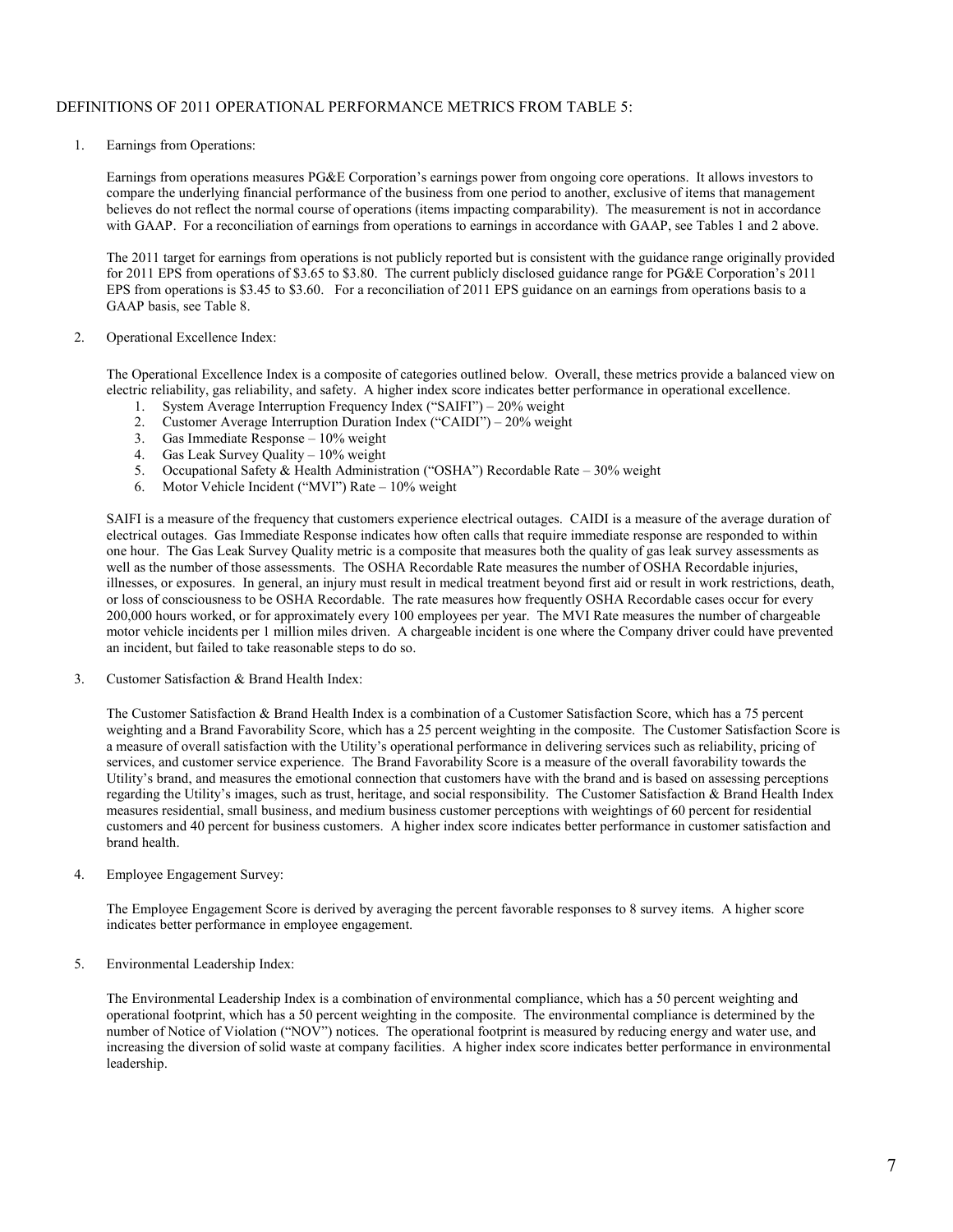Table 6: Pacific Gas and Electric Company Operating Statistics Third Quarter and Year-to-Date, 2011 vs. 2010

| 2011<br>2010<br>2011<br>2010<br>Electric Sales (in millions kWh)<br>Residential<br>8,643<br>8,430<br>23,368<br>9,016<br>8,883<br>Commercial<br>24,619<br>Industrial<br>3,833<br>3,779<br>10,770<br>2,074<br>Agricultural<br>1,919<br>3,616<br>BART, public street and highway lighting<br>235<br>204<br>607<br>$\overline{2}$<br>$\overline{2}$<br>Other Electric Utilities<br>23,648<br>23,370<br>62,982<br>Sales from Energy Deliveries<br>5,193,543<br>Total Electric Customers at September 30 | Three Months Ended September 30, |  | Nine Months Ended September 30, |           |
|----------------------------------------------------------------------------------------------------------------------------------------------------------------------------------------------------------------------------------------------------------------------------------------------------------------------------------------------------------------------------------------------------------------------------------------------------------------------------------------------------|----------------------------------|--|---------------------------------|-----------|
|                                                                                                                                                                                                                                                                                                                                                                                                                                                                                                    |                                  |  |                                 |           |
|                                                                                                                                                                                                                                                                                                                                                                                                                                                                                                    |                                  |  |                                 |           |
|                                                                                                                                                                                                                                                                                                                                                                                                                                                                                                    |                                  |  |                                 | 23,039    |
|                                                                                                                                                                                                                                                                                                                                                                                                                                                                                                    |                                  |  |                                 | 24,439    |
|                                                                                                                                                                                                                                                                                                                                                                                                                                                                                                    |                                  |  |                                 | 10,602    |
|                                                                                                                                                                                                                                                                                                                                                                                                                                                                                                    |                                  |  |                                 | 3,949     |
|                                                                                                                                                                                                                                                                                                                                                                                                                                                                                                    |                                  |  |                                 | 576       |
|                                                                                                                                                                                                                                                                                                                                                                                                                                                                                                    |                                  |  |                                 |           |
|                                                                                                                                                                                                                                                                                                                                                                                                                                                                                                    |                                  |  |                                 | 62,605    |
|                                                                                                                                                                                                                                                                                                                                                                                                                                                                                                    |                                  |  |                                 | 5,158,210 |
| Bundled Gas Sales (in millions MCF)                                                                                                                                                                                                                                                                                                                                                                                                                                                                |                                  |  |                                 |           |
| 24<br>25<br>Residential<br>151                                                                                                                                                                                                                                                                                                                                                                                                                                                                     |                                  |  |                                 | 146       |
| 9<br>9<br>40<br>Commercial                                                                                                                                                                                                                                                                                                                                                                                                                                                                         |                                  |  |                                 | 40        |
| 33<br>34<br><b>Total Bundled Gas Sales</b><br>191                                                                                                                                                                                                                                                                                                                                                                                                                                                  |                                  |  |                                 | 186       |
| 382<br>144<br>160<br><b>Transportation Only</b>                                                                                                                                                                                                                                                                                                                                                                                                                                                    |                                  |  |                                 | 424       |
| 177<br>194<br>573<br><b>Total Gas Sales</b>                                                                                                                                                                                                                                                                                                                                                                                                                                                        |                                  |  |                                 | 610       |
| Total Gas Customers at September 30<br>4,324,733                                                                                                                                                                                                                                                                                                                                                                                                                                                   |                                  |  |                                 | 4,294,897 |
| Sources of Electric Energy (in millions kWh)                                                                                                                                                                                                                                                                                                                                                                                                                                                       |                                  |  |                                 |           |
| <b>Utility Generation</b>                                                                                                                                                                                                                                                                                                                                                                                                                                                                          |                                  |  |                                 |           |
| Nuclear<br>4,898<br>5,029<br>13,573                                                                                                                                                                                                                                                                                                                                                                                                                                                                |                                  |  |                                 | 14,741    |
| 2,887<br>9,634<br>Hydro (net)<br>2,528                                                                                                                                                                                                                                                                                                                                                                                                                                                             |                                  |  |                                 | 7,493     |
| 3,046<br>Fossil<br>1,403<br>934                                                                                                                                                                                                                                                                                                                                                                                                                                                                    |                                  |  |                                 | 2,603     |
| $\overline{2}$<br>$\overline{4}$<br>Solar                                                                                                                                                                                                                                                                                                                                                                                                                                                          |                                  |  |                                 |           |
| 9,190<br>8,491<br>26,257<br><b>Total Utility Generation</b>                                                                                                                                                                                                                                                                                                                                                                                                                                        |                                  |  |                                 | 24,837    |
| <b>Purchased Power</b>                                                                                                                                                                                                                                                                                                                                                                                                                                                                             |                                  |  |                                 |           |
| Qualifying Facilities, including renewable resources<br>3,705<br>3,920<br>10,468                                                                                                                                                                                                                                                                                                                                                                                                                   |                                  |  |                                 | 10,772    |
| 1,254<br>970<br>3,957<br><b>Irrigation Districts</b>                                                                                                                                                                                                                                                                                                                                                                                                                                               |                                  |  |                                 | 2,580     |
| Renewable Resources, excluding QFs<br>2,652<br>2,208<br>7,149                                                                                                                                                                                                                                                                                                                                                                                                                                      |                                  |  |                                 | 5,774     |
| Other Purchased Power<br>1,984<br>1,700<br>6,573                                                                                                                                                                                                                                                                                                                                                                                                                                                   |                                  |  |                                 | 4,248     |
| Spot Market Purchases/Sales, net<br>2,851<br>3,435<br>3,944                                                                                                                                                                                                                                                                                                                                                                                                                                        |                                  |  |                                 | 9,194     |
| 12,446<br>12,742<br>31,582<br><b>Total Purchased Power</b>                                                                                                                                                                                                                                                                                                                                                                                                                                         |                                  |  |                                 | 32,568    |
| Delivery from DWR<br>753<br>1,202<br>1,904                                                                                                                                                                                                                                                                                                                                                                                                                                                         |                                  |  |                                 | 3,251     |
| Delivery to Direct Access Customers<br>2,310<br>1,642<br>6,258                                                                                                                                                                                                                                                                                                                                                                                                                                     |                                  |  |                                 | 4,279     |
| (1,051)<br>(707)<br>(3,019)<br>Other (includes energy loss)                                                                                                                                                                                                                                                                                                                                                                                                                                        |                                  |  |                                 | (2,330)   |
| 23,370<br>23,648<br>62,982<br><b>Total Electric Energy Delivered</b>                                                                                                                                                                                                                                                                                                                                                                                                                               |                                  |  |                                 | 62,605    |
| Diablo Canyon Performance                                                                                                                                                                                                                                                                                                                                                                                                                                                                          |                                  |  |                                 |           |
| Overall capacity factor (including refuelings)<br>99%<br>102%<br>93%                                                                                                                                                                                                                                                                                                                                                                                                                               |                                  |  |                                 | 102%      |
| Refueling outage period<br>$5/1/11 - 6/5/11$<br>None<br>None                                                                                                                                                                                                                                                                                                                                                                                                                                       |                                  |  |                                 | None      |
| Refueling outage duration during the period (days)<br>35.8<br>None<br>None                                                                                                                                                                                                                                                                                                                                                                                                                         |                                  |  |                                 | None      |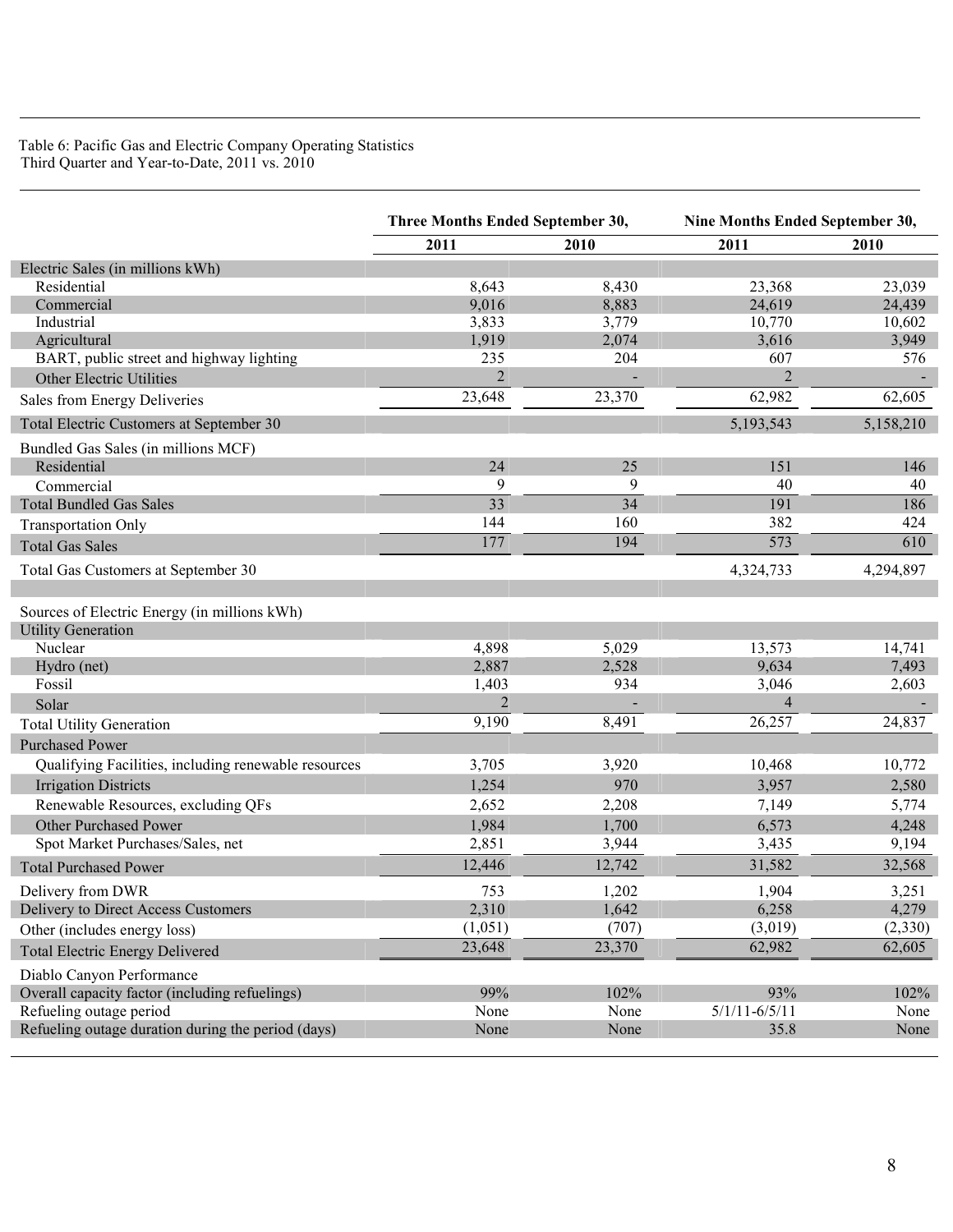## Table 7: Cautionary Language Regarding Forward-Looking Statements on Tables 8 and 9

Management's statements regarding guidance for earnings from operations per common share for PG&E Corporation and general earnings sensitivities constitute forward-looking statements that are based on current expectations and various assumptions and estimates that management believes are reasonable. These statements, assumptions, and estimates reflect management's judgment and opinions and are necessarily subject to various risks and uncertainties, the realization or resolution of which may be outside of management's control. Actual results may differ materially. Factors that could cause actual results to differ materially include:

- the outcome of pending and future regulatory proceedings and investigations related to the San Bruno accident, the California Public Utilities Commission's ("CPUC") investigation of a natural gas explosion that occurred on December 24, 2008 in Rancho Cordova, California, and the safety of the Utility's natural gas transmission pipelines in its northern and central California service territory; the ultimate amount of costs the Utility incurs for natural gas pipeline matters that are not recoverable through rates; the ultimate amount of third-party claims associated with the San Bruno accident that will not be recovered through insurance; and the amount of any civil or criminal fines, penalties, or punitive damages the Utility may incur related to these matters;
- the outcome of future investigations or proceedings that may be commenced by the CPUC or other regulatory authorities relating to the Utility's compliance with law, rules, regulations, or orders applicable to the operation, inspection, and maintenance of its electric and gas facilities (in addition to investigations or proceedings related to the San Bruno accident and natural gas pipeline matters);
- reputational harm that PG&E Corporation and the Utility may suffer depending on whether the Utility is able to adequately and timely respond to the findings and recommendations made by the National Transportation Safety Board ("NTSB") and the CPUC's independent review panel; the outcome of the various regulatory proceedings and investigations of the San Bruno accident and natural gas pipeline matters; service disruptions caused by pressure reductions in the Utility's natural gas pipeline system, the outcome of civil litigation; and the extent to which additional regulatory, civil, or criminal proceedings may be pursued by regulatory or governmental agencies;
- the adequacy and price of electricity and natural gas supplies, the extent to which the Utility can manage and respond to the volatility of electricity and natural gas prices, and the ability of the Utility and its counterparties to post or return collateral;
- explosions, fires, accidents, mechanical breakdowns, the disruption of information technology and systems (including the newly installed advanced electric and gas metering system), human errors, and similar events that may occur while operating and maintaining an electric and natural gas system in a large service territory with varying geographic conditions that can cause unplanned outages, reduce generating output, damage the Utility's assets or operations, which could subject the Utility to third-party claims for property damage or personal injury, or result in the imposition of civil, criminal, or regulatory fines or penalties on the Utility;
- the impact of storms, earthquakes, floods, drought, wildfires, disease, and similar natural disasters, or acts of terrorism or vandalism, that affect customer demand or that damage or disrupt the facilities, operations, or information technology and systems owned by the Utility, its customers, or third parties on which the Utility relies;
- the potential impacts of climate change on the Utility's electricity and natural gas businesses, the impact of environmental laws and regulations aimed at the reduction of carbon dioxide and other greenhouse gases on the Utility's electricity and natural gas businesses, and whether the Utility is able to recover associated compliance costs including the cost of emission allowances and offsets that the Utility may incur under cap and trade regulations;
- changes in customer demand for electricity and natural gas resulting from unanticipated population growth or decline, general economic and financial market conditions, the development of alternative energy technologies including self-generation and distributed generation technologies, or other reasons;
- the occurrence of unplanned outages at the Utility's two nuclear generating units at Diablo Canyon, the availability of nuclear fuel, and the ability of the Utility to procure replacement electricity if nuclear generation from Diablo Canyon were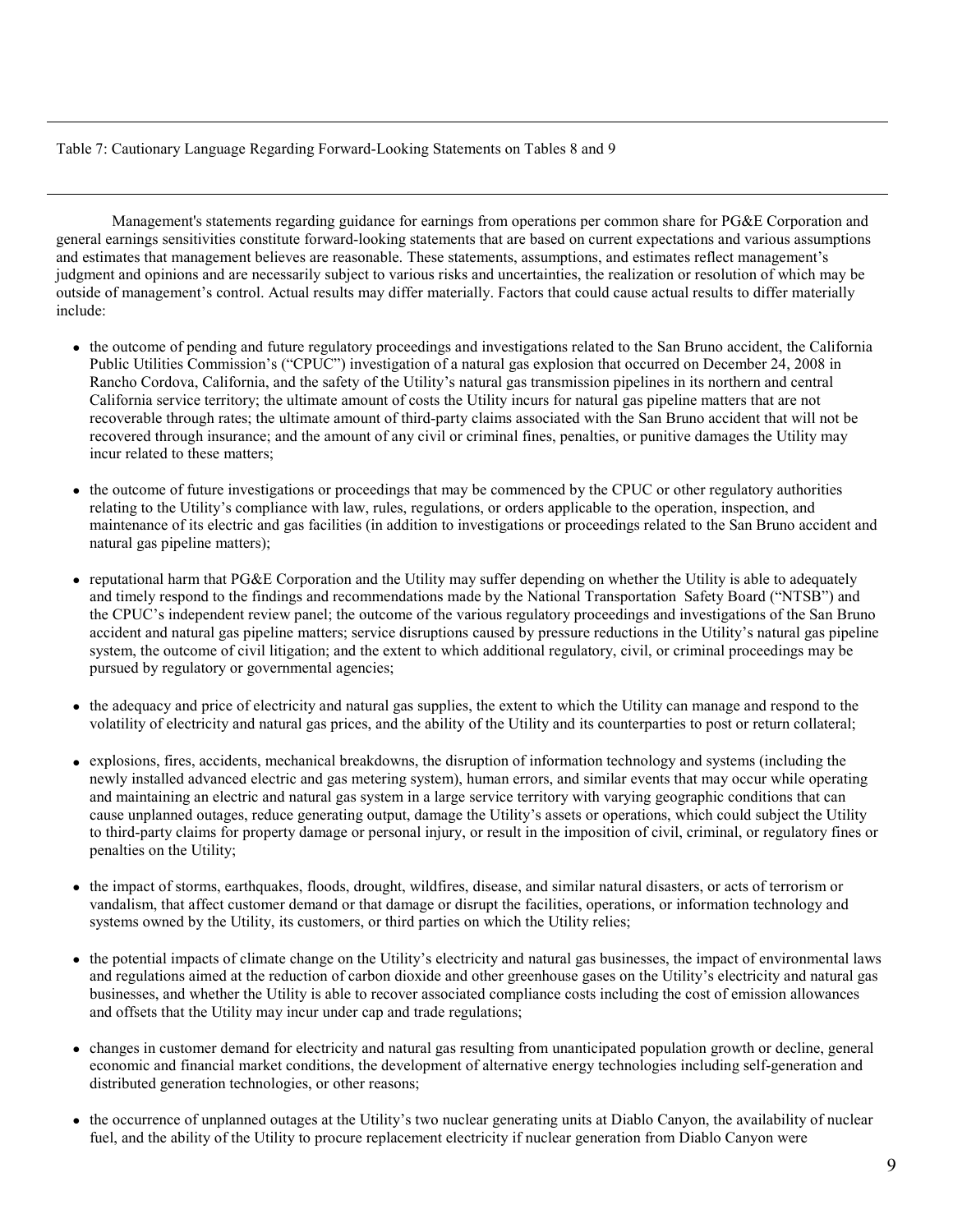unavailable;

- the outcome of seismic studies the Utility is conducting that could affect the Utility's ability to continue operating Diablo Canyon or renew the operating licenses for Diablo Canyon, the issuance of Nuclear Regulatory Commission ("NRC") orders or the adoption of new legislation or regulations to address seismic and other risks at nuclear facilities to avoid the type of damage sustained by nuclear facilities in Japan following the March 2011 earthquake, or to address the operations, decommissioning, storage of spent nuclear fuel, security, safety, cooling water intake, or other operating or licensing matters associated with Diablo Canyon and whether the Utility is able to comply with such new orders, legislation, or regulations and recover the increased costs of compliance through rates;
- the impact of federal or state laws or regulations, or their interpretation, on energy policy and the regulation of utilities and their holding companies, including how the CPUC interprets and enforces the financial and other conditions imposed on PG&E Corporation when it became the Utility's holding company;
- whether the Utility's newly installed electric and gas SmartMeter™ devices and related software systems and wireless communications equipment continue to accurately and timely measure customer energy usage and generate billing information, whether the Utility can successfully implement the system design changes necessary to accommodate changing retail electric rates, and whether the Utility can continue to rely on third-party vendors and contractors to support the advanced metering system;
- the extent to which PG&E Corporation or the Utility incurs costs in connection with third-party claims or litigation, that are not recoverable through insurance, rates, or from other third parties;
- the ability of PG&E Corporation, the Utility, and counterparties to access capital markets and other sources of credit in a timely manner on acceptable terms;
- the impact of environmental remediation laws and regulations, particularly those affecting the remediation of the Utility's former manufactured gas plants and natural gas compressor sites, the extent to which the Utility is able to recover compliance and remediation costs from third parties or through rates or insurance, and the ultimate amount of environmental remediation costs the Utility incurs related to the Hinkley compressor station;
- the loss of customers due to various forms of bypass and competition, including municipalization of the Utility's electric distribution facilities, increasing levels of "direct access" by which consumers procure electricity from alternative energy providers, and implementation of "community choice aggregation," which permits cities and counties to purchase and sell electricity for their local residents and businesses;
- the outcome of federal or state tax audits and the impact of changes in federal or state tax laws, policies, or regulations, such as The Tax Relief, Unemployment Insurance Reauthorization, and Job Creation Act of 2010; and
- other factors and risks discussed in PG&E Corporation and the Utility's 2010 Annual Report on Form 10-K and other reports filed with the Securities and Exchange Commission.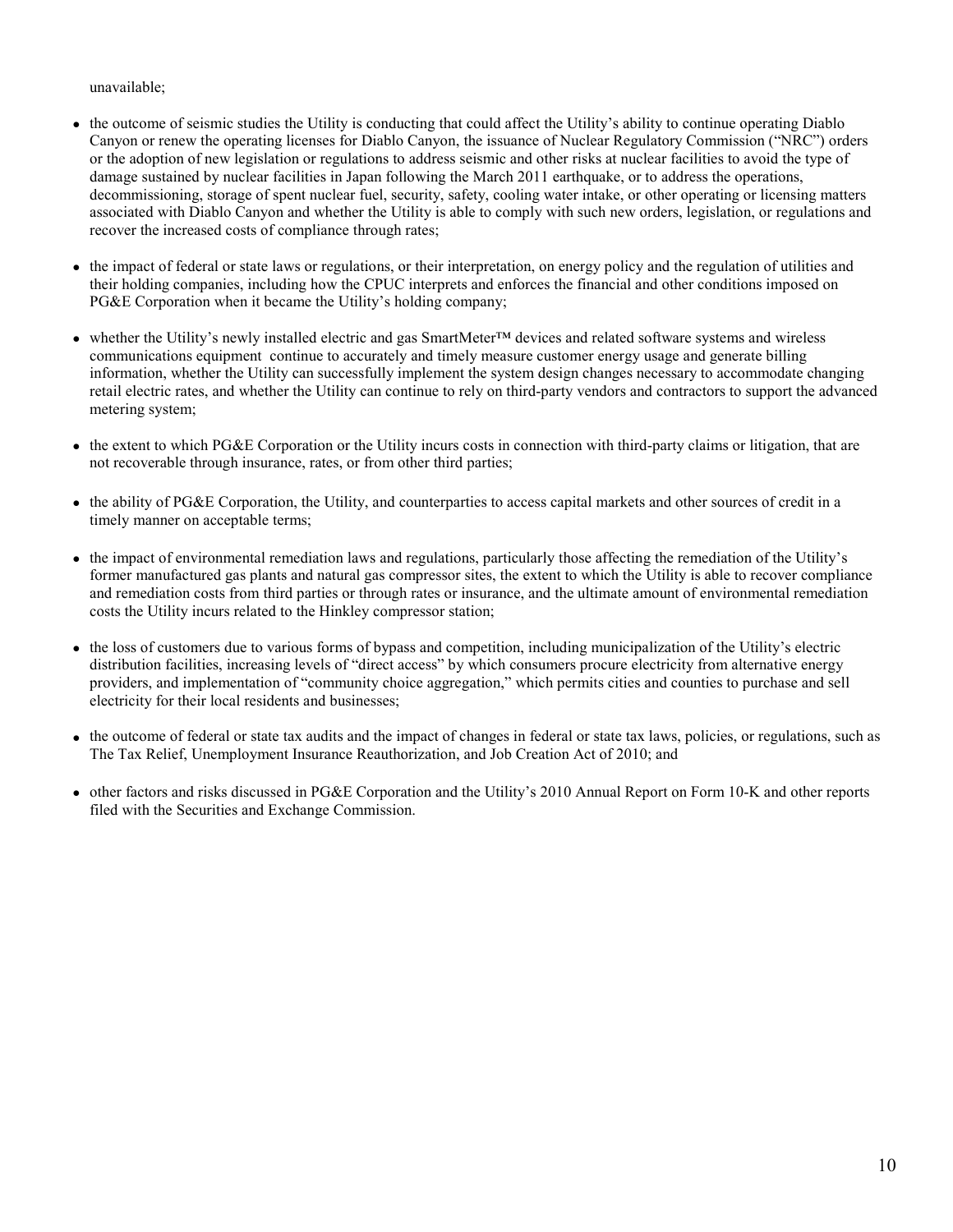Table 8: PG&E Corporation EPS Guidance

| 2011 EPS Guidance                                      | Low    | <b>High</b> |
|--------------------------------------------------------|--------|-------------|
| Estimated EPS on an Earnings from Operations Basis     | \$3.45 | \$3.60      |
| Estimated Items Impacting Comparability <sup>(1)</sup> |        |             |
| Natural gas pipeline matters <sup>(2)</sup>            | (1.28) | (0.65)      |
| Environmental-related costs <sup>(3)</sup>             | (0.18) | (0.18)      |
| Estimated EPS on a GAAP Basis                          | \$1.99 | \$2.77      |
| 2012 EPS Guidance                                      | Low    | <b>High</b> |
| Estimated EPS on an Earnings from Operations Basis     | \$3.10 | \$3.30      |
| Estimated Items Impacting Comparability <sup>(1)</sup> |        |             |
| Natural gas pipeline matters <sup>(2)</sup>            | (0.60) | (0.14)      |
| Environmental-related costs <sup>(3)</sup>             | (0.14) |             |

Estimated EPS on a GAAP Basis  $$ 3.16$ 

(1) Items impacting comparability reconcile earnings from operations with Consolidated Income Available for Common Shareholders in accordance with GAAP.

<sup>(2)</sup> The estimate includes pipeline-related costs associated with the increased scope of work that the Utility expects to undertake on its natural gas pipeline system, as well as third-party claims in addition to the provision of \$220 million recorded in 2010. Total estimated costs are partially offset by insurance recoveries for third-party claims, which include amounts recognized during the nine months ended September 30, 2011.

|                                       | 2011                             |                                   | 2012                             |                                   |  |
|---------------------------------------|----------------------------------|-----------------------------------|----------------------------------|-----------------------------------|--|
| (in millions, pre-tax)                | <b>Low EPS</b><br>guidance range | <b>High EPS</b><br>guidance range | <b>Low EPS</b><br>guidance range | <b>High EPS</b><br>guidance range |  |
| Pipeline-related costs <sup>(a)</sup> | \$ (550)                         | \$ (350)                          | \$(200)                          | \$(100)                           |  |
| Third-party claims <sup>(b)</sup>     | (380)                            | (155)                             | (225)                            |                                   |  |
| Insurance recoveries <sup>(c)</sup>   | 60                               | 60                                | -                                |                                   |  |
| Natural gas pipeline matters (d)      | \$ (870)                         | \$(445)                           | \$(425)                          | \$(100)                           |  |

- (a) The pipeline-related cost range provided for 2012 reflects a range of \$100 million to \$200 million in costs associated with regulatory and legal proceedings and other gas pipeline-related activities outside the scope of the Utility's proposed Pipeline Safety Enhancement Program ("PSEP").
- (b) The range for third-party claims in 2011 is in addition to the provision of \$220 million recorded in 2010. The range in 2012 is in addition to the cumulative provision of \$375 million, recorded as of September 30, 2011.
- (c) Although the Utility considers it likely that a significant portion of the costs it incurs for third-party claims will be covered through its insurance, insurance recoveries are recognized only when deemed probable under applicable accounting standards.
- (d) The guidance range for 2012 does not include any estimates of future insurance recoveries, potential future fines or penalties, or punitive damages.
- $<sup>(3)</sup>$  The estimate depends primarily on the outcome of a final groundwater remediation plan and other related activities associated with the</sup> Hinkley natural gas compressor site.

Please see the accompanying discussion of factors that could cause actual results to differ materially.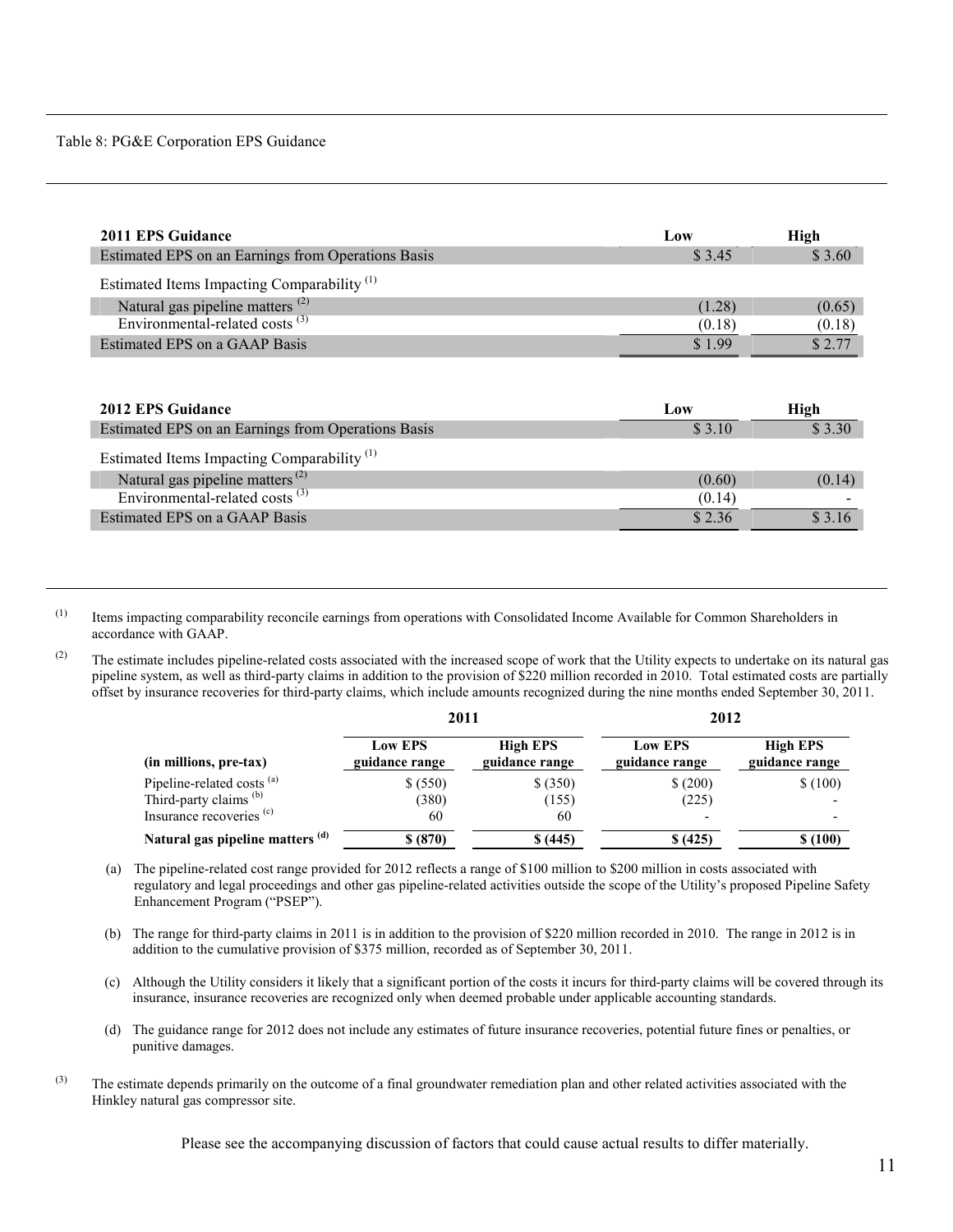| Variable               | <b>Description of Change</b>                                                                                                 | <b>Estimated 2011</b><br><b>Earnings Impact</b> | <b>Estimated 2012</b><br><b>Earnings Impact</b> |
|------------------------|------------------------------------------------------------------------------------------------------------------------------|-------------------------------------------------|-------------------------------------------------|
|                        |                                                                                                                              |                                                 |                                                 |
| Rate base              | $+/-$ \$100 million change in allowed rate base                                                                              | $+/-$ \$6 million                               | $+/-$ \$6 million                               |
|                        |                                                                                                                              |                                                 |                                                 |
| Return on equity (ROE) | $+/- 0.1\%$ change in allowed ROE                                                                                            | $+/-$ \$12 million                              | $+/-$ \$12 million                              |
|                        |                                                                                                                              |                                                 |                                                 |
| Share count            | $+/- 1\%$ change in average shares                                                                                           | $+/-$ \$.03 per share                           | $+/-$ \$.03 per share                           |
|                        |                                                                                                                              |                                                 |                                                 |
| Revenues               | $+/-$ \$7 million change in at-risk revenue (pre-tax),<br>including Electric Transmission and California Gas<br>Transmission | $+/-$ \$.01 per share                           | $+/-$ \$.01 per share                           |

These general earnings sensitivities that may affect 2011 and 2012 earnings are forward-looking statements that are based on various assumptions. Actual results may differ materially. For a discussion of the factors that may affect future results, see Table 7.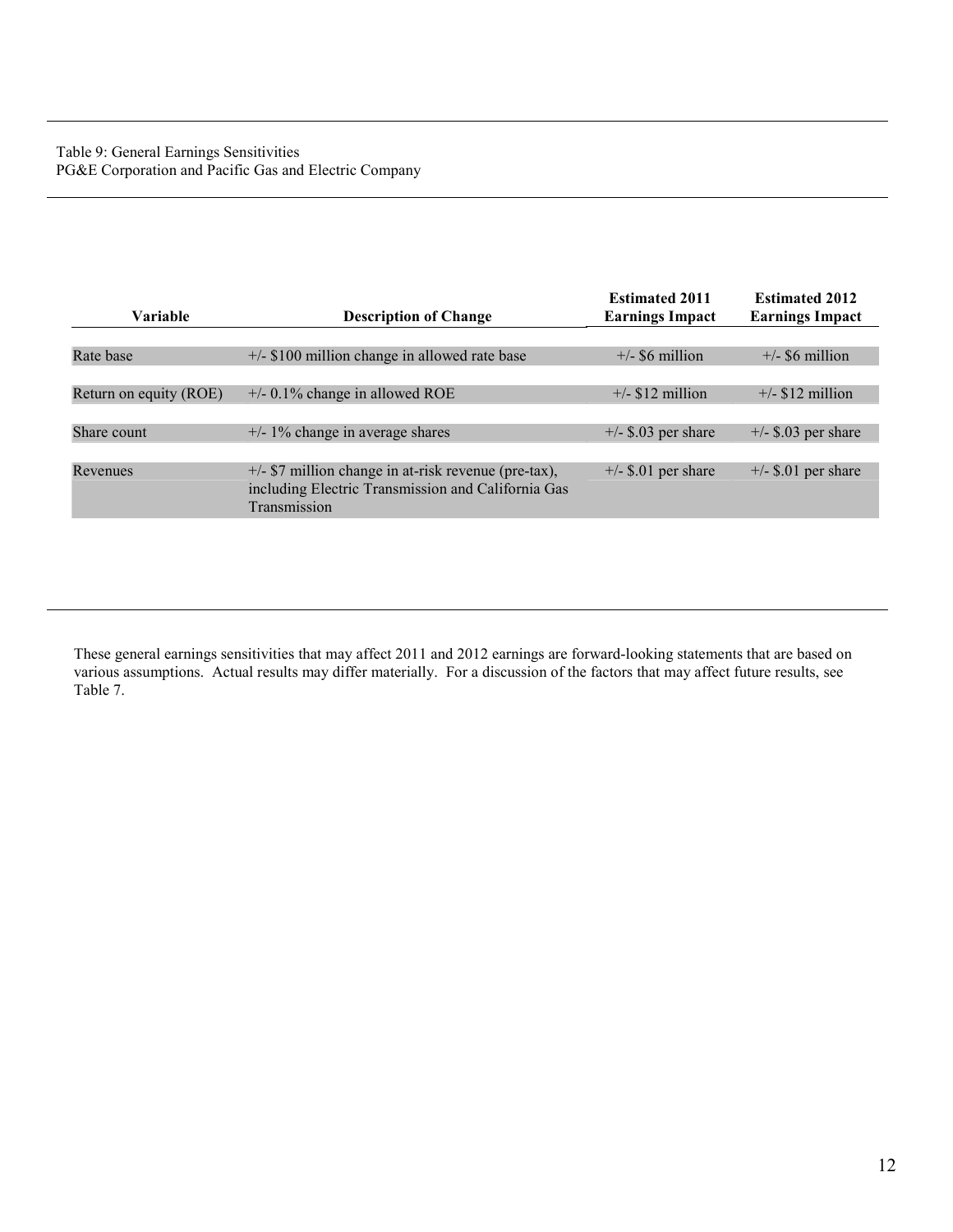| Cash and Cash Equivalents, January 1, 2011                 | \$291   |
|------------------------------------------------------------|---------|
| Sources of Cash                                            |         |
| Cash from operations                                       | \$3,232 |
| Decrease in restricted cash                                | 170     |
| Borrowings under revolving credit facilities, net          | 75      |
| Net proceeds from issuance of commercial paper             | 196     |
| Net proceeds from issuance of long term debt               | 544     |
| Common stock issued                                        | 391     |
|                                                            | \$4,608 |
|                                                            |         |
| Uses of Cash                                               |         |
| Capital expenditures                                       | \$2,968 |
| Net purchases of nuclear decommissioning trust investments | 30      |
| Long-term debt matured                                     | 700     |
| Energy recovery bonds matured                              | 299     |
| Common stock dividends paid                                | 525     |
| Other                                                      | 100     |
|                                                            | \$4,622 |
|                                                            |         |
| Cash and Cash Equivalents, September 30, 2011              | \$271   |

Source: PG&E Corporation's Condensed Consolidated Statement of Cash Flows included in PG&E Corporation's and Pacific Gas and Electric Company's combined Quarterly Report on Form 10-Q for the quarter ended September 30, 2011.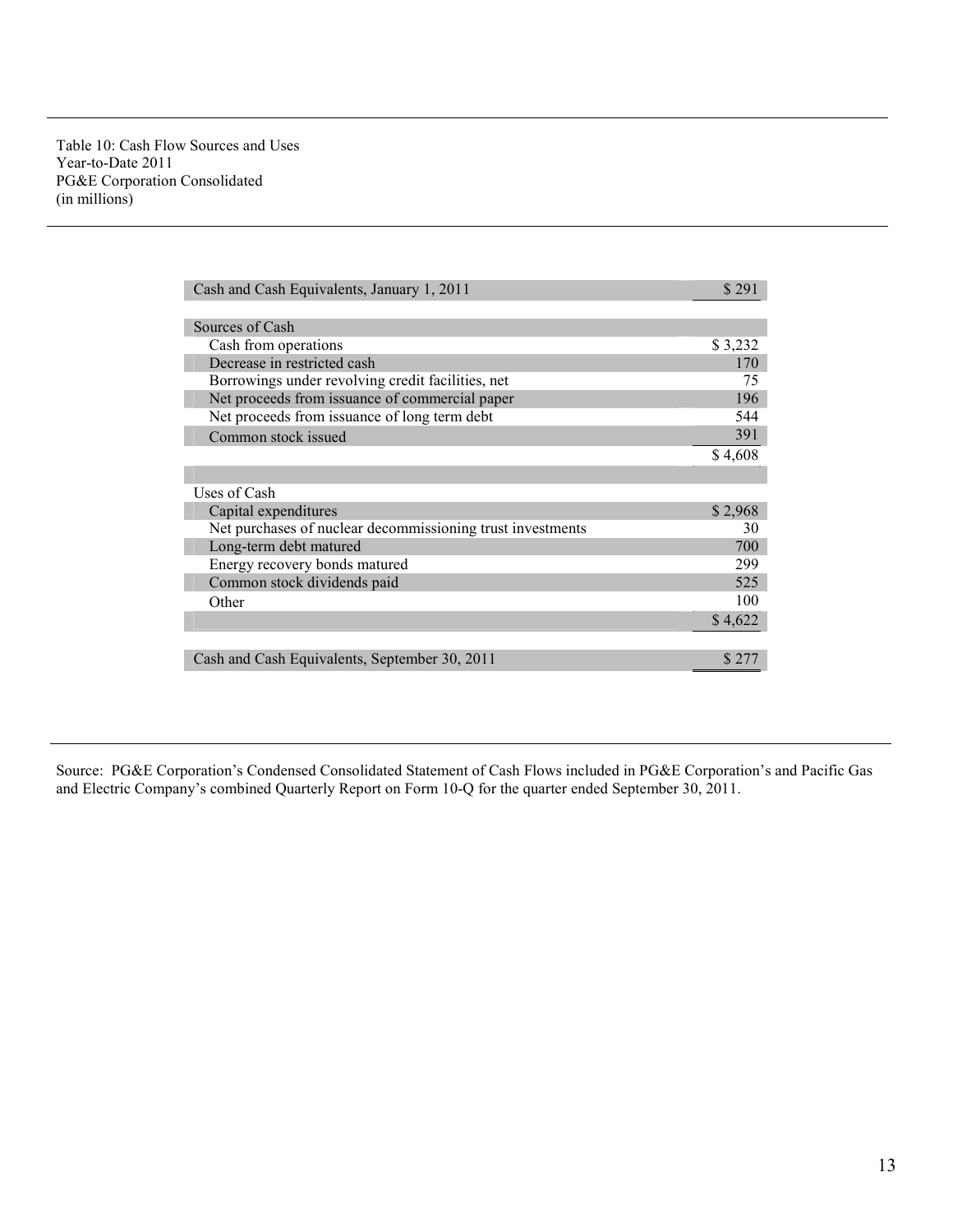Table 11: PG&E Corporation's and Pacific Gas and Electric Company's Consolidated Cash Position Third Quarter, 2011 vs. 2010 (in millions)

|                                                         | 2011           | <b>2010</b>    | Change  |
|---------------------------------------------------------|----------------|----------------|---------|
| Cash Flows from Operating Activities (YTD September 30) |                |                |         |
| PG&E Corporation                                        | \$(29)         | \$ (31)        | \$2     |
| Pacific Gas and Electric Company                        | 3,261          | 2,351          | 910     |
|                                                         | \$3,232        | \$2,320        | \$912   |
|                                                         |                |                |         |
| Consolidated Cash Balance (at September 30)             |                |                |         |
| PG&E Corporation                                        | \$224          | \$228          | \$ (4)  |
| Pacific Gas and Electric Company                        | 53             | 119            | (66)    |
|                                                         | \$277          | \$347          | \$(70)  |
| Consolidated Restricted Cash Balance (at September 30)  |                |                |         |
| PG&E Corporation                                        | $\mathbf{s}$ . | $\mathbf{s}$ - | $S -$   |
| Pacific Gas and Electric Company <sup>(1)</sup>         | 405            | 585            | (180)   |
|                                                         | \$405          | \$585          | \$(180) |

 $<sup>(1)</sup>$  Includes \$12 million of restricted cash classified as Other Noncurrent Assets – Other in the Condensed Consolidated Balance Sheets at</sup> September 30, 2011 and 2010.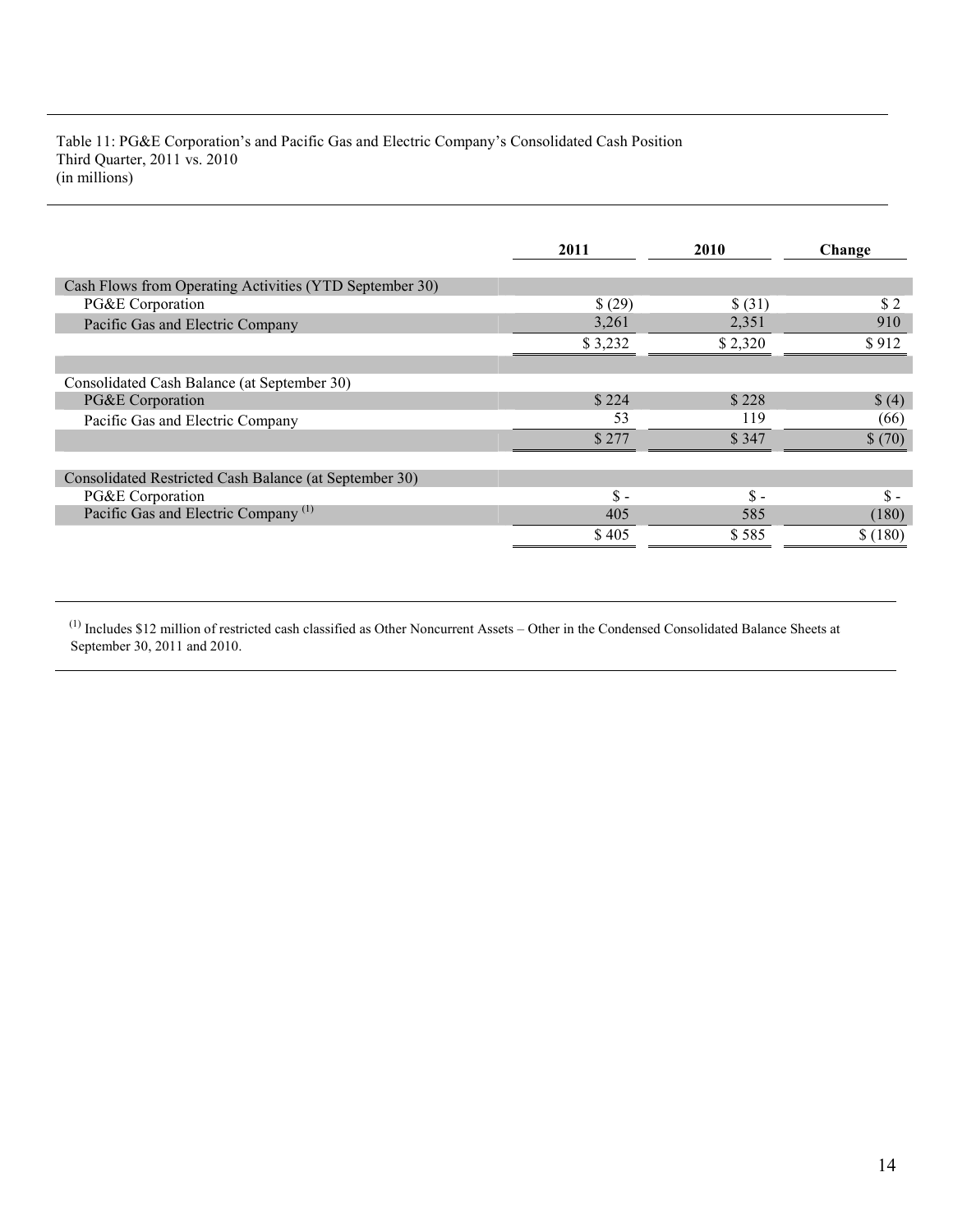Table 12: Pacific Gas and Electric Company Description of Selected Regulatory Cases

| Name                                                               | <b>Brief Description</b>                                                                                                                                                                                                                                                                                                                                                                                                                                                                                                                                                                                                                                                                                                                                                                                                                                                                                                                                             | Docket Number                             |
|--------------------------------------------------------------------|----------------------------------------------------------------------------------------------------------------------------------------------------------------------------------------------------------------------------------------------------------------------------------------------------------------------------------------------------------------------------------------------------------------------------------------------------------------------------------------------------------------------------------------------------------------------------------------------------------------------------------------------------------------------------------------------------------------------------------------------------------------------------------------------------------------------------------------------------------------------------------------------------------------------------------------------------------------------|-------------------------------------------|
| 2009 Energy Efficiency Incentive<br>Claim                          | On June 27, 2011, the Utility filed its 2009 Energy Efficiency Incentive Claim<br>Application. The Utility requested \$32.4 million as an incentive for providing<br>cost-effective energy savings during the 2009 program year. The Utility's<br>Application complies with those CPUC directives and requirements set forth for<br>the calculation of energy savings and the incentive claim. On October 6, 2011, the<br>CPUC extended the statutory deadline to resolve the Rulemaking to December 12,<br>2011.                                                                                                                                                                                                                                                                                                                                                                                                                                                    | A.11-06-028                               |
| 2012-14 Demand Response<br>Programs and Budgets                    | On March 1, 2011, the Utility filed its 2012-14 Demand Response ("DR")<br>Programs and Budget Application. The Utility's 2012-14 proposed DR efforts will<br>expand the role and use of DR to support evolving California Independent System<br>Operator markets, smart grid technologies and the introduction of electric vehicles.<br>The Utility's application forecasts approximately 1,000 MW of event-based<br>demand response in 2012-2014. The Utility requests a total electric revenue<br>requirement of \$228 million for the 2012-14 program cycle. The application<br>would increase 2012 average system electric rates approximately 0.6 percent over<br>2011 rates. A CPUC decision is anticipated by end of Q4 2011.                                                                                                                                                                                                                                 | A.11-03-001                               |
| Gas Pipeline Safety Order<br><b>Instituting Rulemaking</b>         | This is a forward-looking CPUC proceeding to establish a new model of natural<br>gas pipeline safety regulation applicable to all California pipelines.                                                                                                                                                                                                                                                                                                                                                                                                                                                                                                                                                                                                                                                                                                                                                                                                              | R.11-02-019<br>D.11-03-047<br>D.11-06-017 |
|                                                                    | On August 26, 2011, the Utility filed its PSEP. The PSEP focuses on the<br>following key areas: Pipeline Modernization, Valve Automation, Pipeline Records<br>Integration, and Interim Safety Enhancement Measures. Phase 1 (2011-2014)<br>targets pipeline segments that are in highly populated urban areas, have vintage<br>seam welds that do not meet modern standards or that are "grandfathered" under<br>current regulations and have not been strength tested. Phase 2 (beginning in 2015)<br>targets pipeline segments that have been previously strength tested or are in rural<br>areas. The Utility forecasts \$1.4 billion in capital expenditures and \$751 million<br>in expenses, for a total of approximately \$2.2 billion, for Phase 1, of which the<br>Utility requests authorization to recover approximately \$2.0 billion in rates. The<br>adopted procedural schedule, which assigned hearings in November 2011, is<br>currently suspended. |                                           |
| Gas Transmission System Records<br>Order Instituting Investigation | In February 2011, the CPUC launched a formal investigation to determine whether<br>the Utility violated any rules or requirements pertaining to safety recordkeeping<br>for its gas service and facilities. This proceeding will review the Utility's safety<br>recordkeeping for the San Bruno, California, gas transmission pipeline that<br>ruptured on September 9, 2010. It will also review and determine whether the<br>Utility's recordkeeping practices for its entire gas transmission system have been<br>unsafe and in violation of the law. A prehearing conference was held on<br>September 6, 2011 to establish a schedule for the CPUC's Legal Division to issue<br>its report on the Utility's recordkeeping practices. Pending the completion of<br>CPUC visits to Utility facilities and future discovery, the CPUC Legal Division<br>could issue a report as early as February 2012.                                                             | $I.11 - 02 - 016$                         |
| Rancho Cordova Order Instituting<br>Investigation                  | This is a formal CPUC investigation to determine whether the Utility violated any<br>rules or requirements in regards to its gas service and facilities, pertaining to a gas<br>explosion and fire that occurred on December 24, 2008 in Rancho Cordova,<br>California. On June 20, 2011, the Utility and the CPUC's Consumer Protection<br>and Safety Division ("CPSD") requested that the CPUC approve a stipulated<br>resolution of the investigation. Under the stipulation, the Utility would pay a<br>penalty of \$26 million. A hearing on the stipulation was held on July 29, 2011.<br>On September 29, 2011, the assigned ALJ issued a Presiding Officer's Decision<br>("POD") which would require a \$38 million penalty. On October 19, 2011, the<br>Utility, CPSD and TURN filed a joint motion accepting the POD.                                                                                                                                      | $I.10-11-013$                             |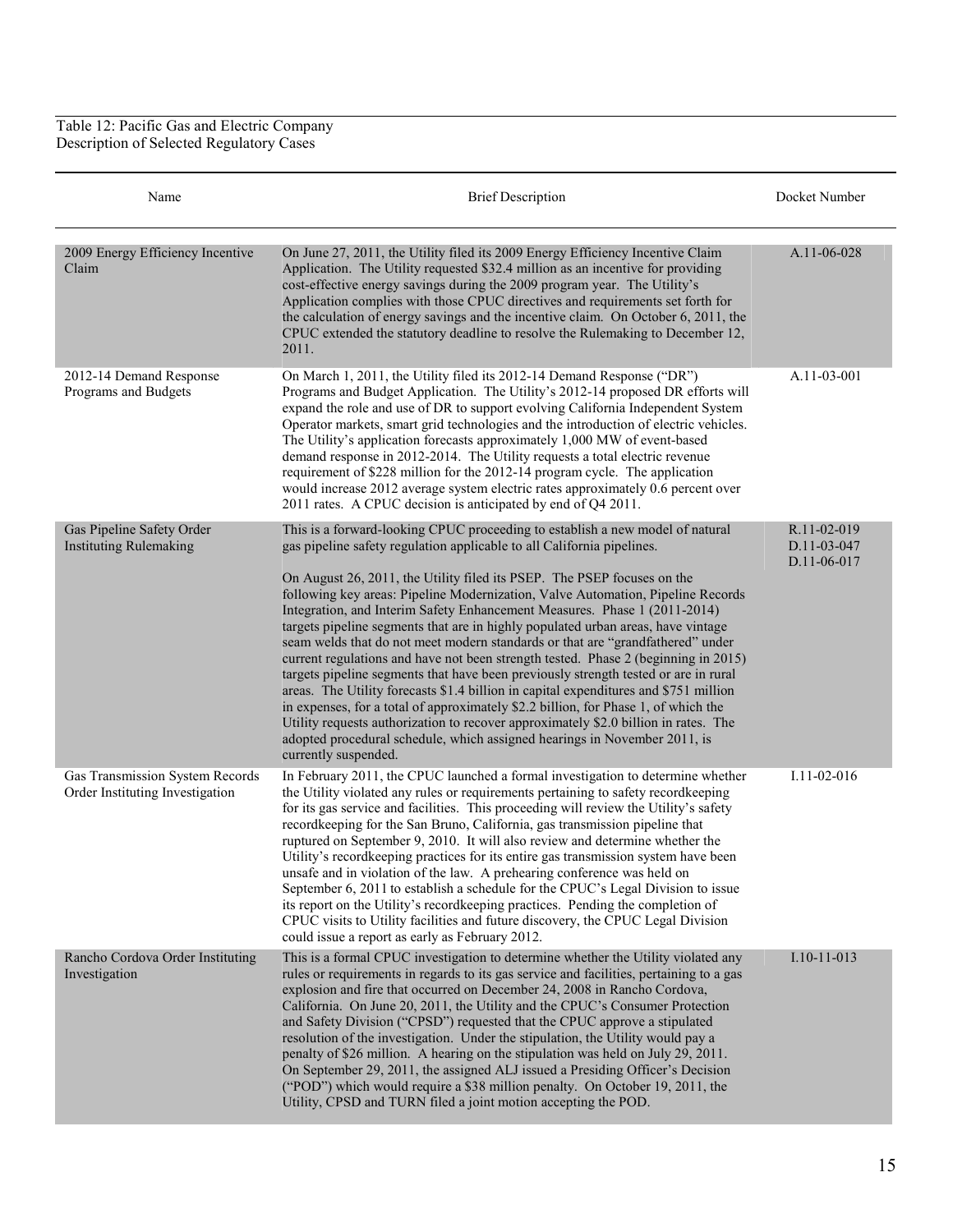Table 12 (continued): Pacific Gas and Electric Company Description of Selected Regulatory Cases

| Name                                                                               | <b>Brief Description</b>                                                                                                                                                                                                                                                                                                                                                                                                                                                                                                                                                                                                                                                                                                                                                                                                                                                                                                                                                                                                                                                                                                                                                                                                                                                                                                                                                                                                                                                                                                                                            | Docket Number                                              |
|------------------------------------------------------------------------------------|---------------------------------------------------------------------------------------------------------------------------------------------------------------------------------------------------------------------------------------------------------------------------------------------------------------------------------------------------------------------------------------------------------------------------------------------------------------------------------------------------------------------------------------------------------------------------------------------------------------------------------------------------------------------------------------------------------------------------------------------------------------------------------------------------------------------------------------------------------------------------------------------------------------------------------------------------------------------------------------------------------------------------------------------------------------------------------------------------------------------------------------------------------------------------------------------------------------------------------------------------------------------------------------------------------------------------------------------------------------------------------------------------------------------------------------------------------------------------------------------------------------------------------------------------------------------|------------------------------------------------------------|
| Transmission Owner ("TO") 13<br>Rate Case                                          | On August 10, 2011, FERC approved the uncontested settlement of the Utility's<br>electric Transmission Owner rate case. The settlement increased the annual retail<br>revenue requirement from \$875 million to \$934 million with rates effective March<br>1, 2011.                                                                                                                                                                                                                                                                                                                                                                                                                                                                                                                                                                                                                                                                                                                                                                                                                                                                                                                                                                                                                                                                                                                                                                                                                                                                                                | ER10-2026-000                                              |
| 2010 Long Term Procurement<br>Plan ("LTPP")                                        | This is a CPUC proceeding to ensure a reliable and cost-effective electricity supply<br>in California. This proceeding supports meeting system capacity needs and<br>adopting products, processes, and procurement strategies to serve bundled<br>customers. On March 25, 2011, the Utility submitted its proposed Bundled<br>Procurement Plan, establishing the upfront achievable standards and criteria for<br>procuring products and executing procurement strategies for bundled customers.<br>On July 1, 2011, the Utility filed its proposals on bid evaluation criteria to<br>effectively compare competing offers for utility-owned generation and Power<br>Purchase Agreement bids, Greenhouse Gas products and risk management<br>strategies, and procurement oversight rules. Also on July 1, 2011, the Utility,<br>jointly with SCE and SDG&E (Joint IOUs), filed the System Resource Plan. The<br>Joint IOUs state that renewable resource integration needs cannot be determined at<br>this time given the complexity of the modeling approach and the uncertainty of the<br>impact on the California system of increased renewable generation. On August 3,<br>2011, 23 parties, including the Joint IOUs, submitted a Track I Settlement<br>Agreement for the CPUC's approval recommending the CPUC further examine the<br>system resource need and the integration of intermittent renewable resources into<br>the CAISO grid, and issue its final assessment no later than December 31, 2012. A<br>final Decision is expected by end of Q4 2011. | R.10-05-006                                                |
| Nuclear Relicensing                                                                | On January 29, 2010, the Utility filed an application with the CPUC to recover the<br>costs associated with renewal of the Diablo Canyon Power Plant operating licenses<br>for Units 1 and 2 for an additional 20 years, to 2044 and 2045 respectively. The<br>Utility estimates that these costs will total \$85 million. The application requests<br>authority to recover in rates, starting January 1, 2015, an initial revenue<br>requirement of \$21.6 million for costs associated with obtaining the federal and<br>state approvals required to seek license renewal. On April 11, 2011, the Utility<br>requested that the NRC delay final action on the Utility's renewal application until<br>after the Utility completes additional seismic studies and submits a report to the<br>NRC addressing the results of those studies. PG&E is currently awaiting an ALJ<br>Ruling on the issue.                                                                                                                                                                                                                                                                                                                                                                                                                                                                                                                                                                                                                                                                 | $A.10-01-022$                                              |
| Request for New Generation Offers<br>and Potential New Utility-Owned<br>Generation | On December 16, 2010, the CPUC approved the Utility's purchase and sale<br>agreement ("PSA") with Contra Costa Generating Station LLC for the<br>development and construction of the Oakley Generating Station, a proposed 586-<br>MW natural gas-fired generation facility to be located in Oakley, California. On<br>January 16, 2011, several consumer interest and environmental groups that<br>opposed the CPUC's approval of the Oakley PSA filed applications for rehearing<br>of the CPUC's decision, which the CPUC rejected on May 26, 2011. The two<br>intervening parties have challenged the CPUC's and California Energy<br>Commission's decisions approving the project by filing for judicial review before<br>the California Supreme Court.                                                                                                                                                                                                                                                                                                                                                                                                                                                                                                                                                                                                                                                                                                                                                                                                        | A.09-09-021<br>D.10-07-045<br>$D.10-12-050$<br>D.11-05-049 |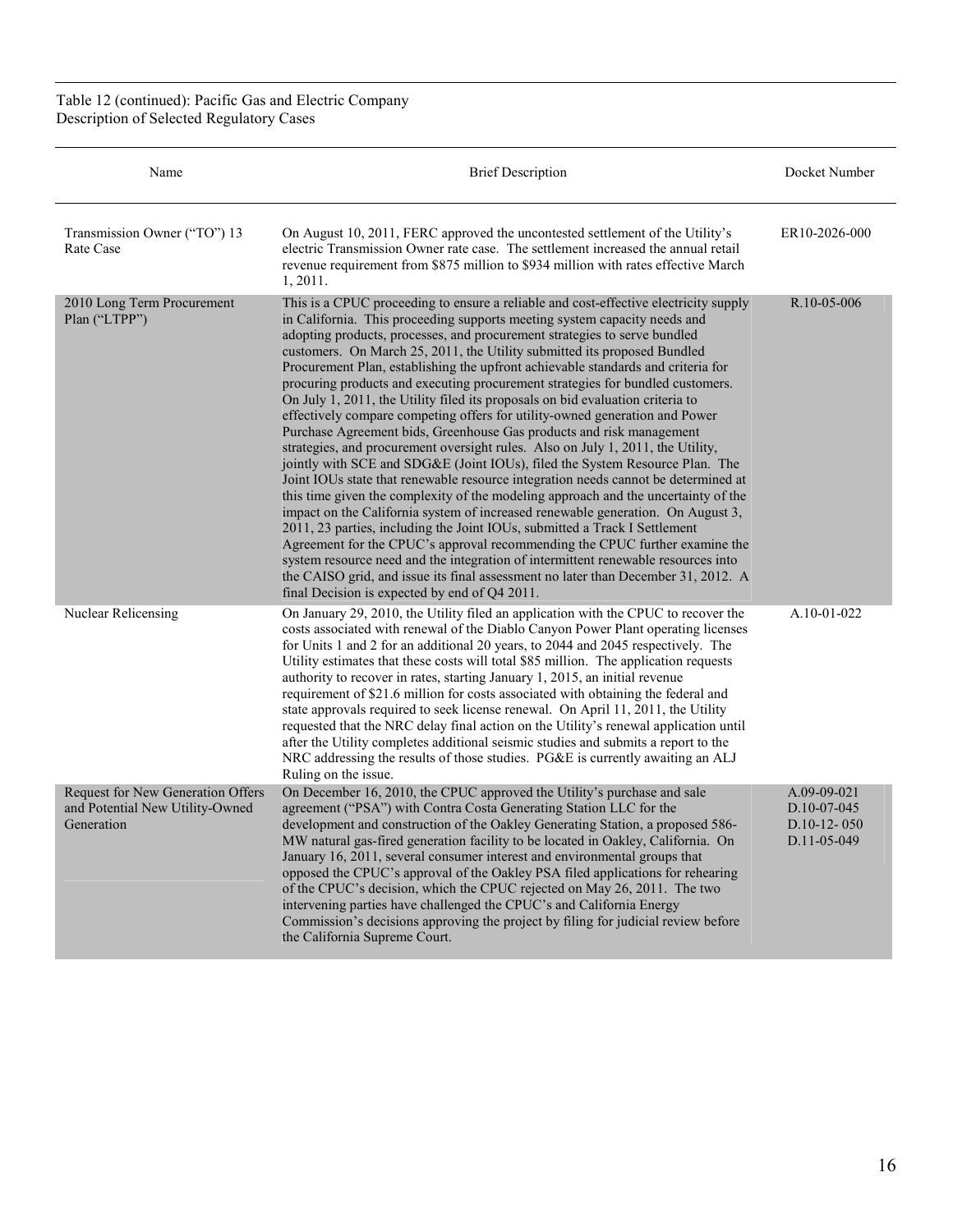Table 12 (continued): Pacific Gas and Electric Company Description of Selected Regulatory Cases

| Name                                       | <b>Brief Description</b>                                                                                                                                                                                                                                                                                                                                                                                                                                                                                                                                                                                                                                                                                                   | Docket Number                                                    |
|--------------------------------------------|----------------------------------------------------------------------------------------------------------------------------------------------------------------------------------------------------------------------------------------------------------------------------------------------------------------------------------------------------------------------------------------------------------------------------------------------------------------------------------------------------------------------------------------------------------------------------------------------------------------------------------------------------------------------------------------------------------------------------|------------------------------------------------------------------|
| Smart Grid Order Instituting<br>Rulemaking | This is a CPUC proceeding to consider the development of smart grid technologies<br>in California and to establish procedures for the Utility, SCE and SDG&E to obtain<br>CPUC approval for smart grid-related investments through general rate cases or<br>individual applications. This rulemaking proceeding will also consider customer<br>privacy, third party access, and deployment plan metrics in 2011. The Utility filed<br>its Smart Grid Deployment Plan on June 30, 2011. The plan presents a vision,<br>strategy, and roadmap for how the smart grid will enable consumers to capture the<br>benefits of a wide range of energy technologies, products, and services while<br>protecting consumers' privacy. | R.08-12-009<br>$D.09-12-046$<br>D.10-06-047<br>$A.11 - 06 - 026$ |

Most of these regulatory cases are discussed in PG&E Corporation and Pacific Gas and Electric Company's combined Quarterly Report on Form 10- Q for the quarter ended September 30, 2011, or PG&E Corporation and Pacific Gas and Electric Company's combined Annual Report on Form 10-K for the year ended December 31, 2010.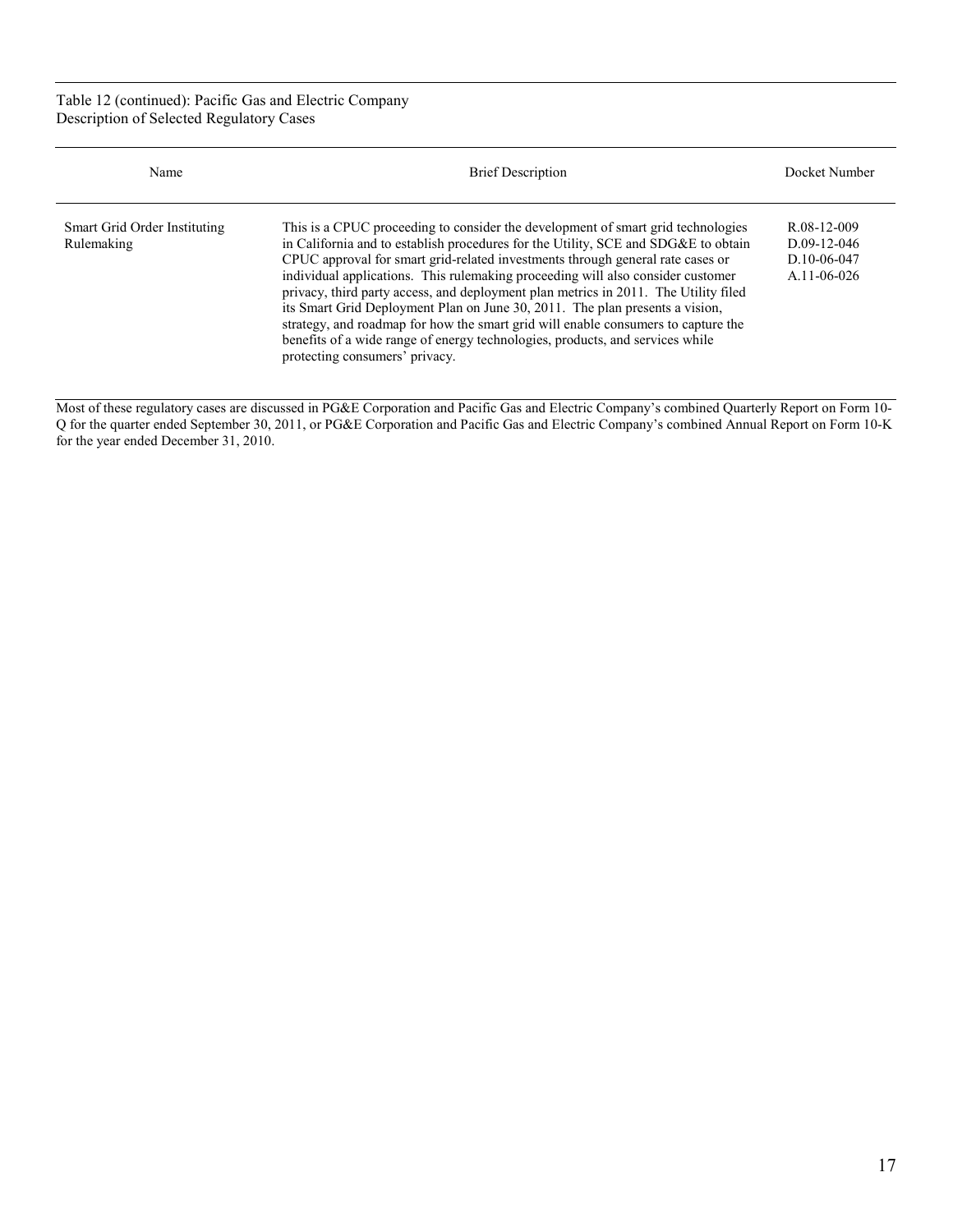#### Table 13: PG&E Corporation Condensed Consolidated Statements of Income (in millions, except per share amounts)

|                                                            | (Unaudited)               |         |                          |                 |
|------------------------------------------------------------|---------------------------|---------|--------------------------|-----------------|
|                                                            | <b>Three Months Ended</b> |         | <b>Nine Months Ended</b> |                 |
|                                                            | September 30,             |         | September 30,            |                 |
| (in millions, except per share amounts)                    | 2011                      | 2010    | 2011                     | 2010            |
| <b>Operating Revenues</b>                                  |                           |         |                          |                 |
| Electric                                                   | \$3,188                   | \$2,857 | \$8,694                  | \$7,882         |
| Natural gas                                                | 672                       | 656     | 2,447                    | 2,338           |
| <b>Total operating revenues</b>                            | 3,860                     | 3,513   | 11,141                   | 10,220          |
| <b>Operating Expenses</b>                                  |                           |         |                          |                 |
| Cost of electricity                                        | 1,224                     | 1,102   | 3,018                    | 2,885           |
| Cost of natural gas                                        | 170                       | 182     | 936                      | 924             |
| Operating and maintenance                                  | 1,492                     | 1,225   | 3,955                    | 3,175           |
| Depreciation, amortization, and decommissioning            | 566                       | 501     | 1,648                    | 1,420           |
| <b>Total operating expenses</b>                            | 3,452                     | 3,010   | 9,557                    | 8,404           |
| <b>Operating Income</b>                                    | 408                       | 503     | 1,584                    | 1,816           |
| Interest income                                            | $\overline{2}$            | 3       | $\overline{7}$           | $7\phantom{.0}$ |
| Interest expense                                           | (176)                     | (167)   | (527)                    | (510)           |
| Other income, net                                          | 18                        | 29      | 56                       | 25              |
| <b>Income Before Income Taxes</b>                          | 252                       | 368     | 1,120                    | 1,338           |
| Income tax provision                                       | 49                        | 107     | 349                      | 479             |
| <b>Net Income</b>                                          | 203                       | 261     | 771                      | 859             |
| Preferred stock dividend requirement of subsidiary         | 3                         | 3       | 10                       | 10              |
| <b>Income Available for Common Shareholders</b>            | \$200                     | \$258   | \$761                    | \$849           |
| Weighted Average Common Shares Outstanding, Basic          | 403                       | 390     | 399                      | 378             |
| <b>Weighted Average Common Shares Outstanding, Diluted</b> | 404                       | 392     | 400                      | 391             |
| <b>Net Earnings Per Common Share, Basic</b>                | \$0.50                    | \$0.66  | \$1.91                   | \$2.22          |
| Net Earnings Per Common Share, Diluted                     | \$0.50                    | \$0.66  | \$1.90                   | \$2.19          |
| <b>Dividends Declared Per Common Share</b>                 | \$0.46                    | \$0.46  | \$1.37                   | \$1.37          |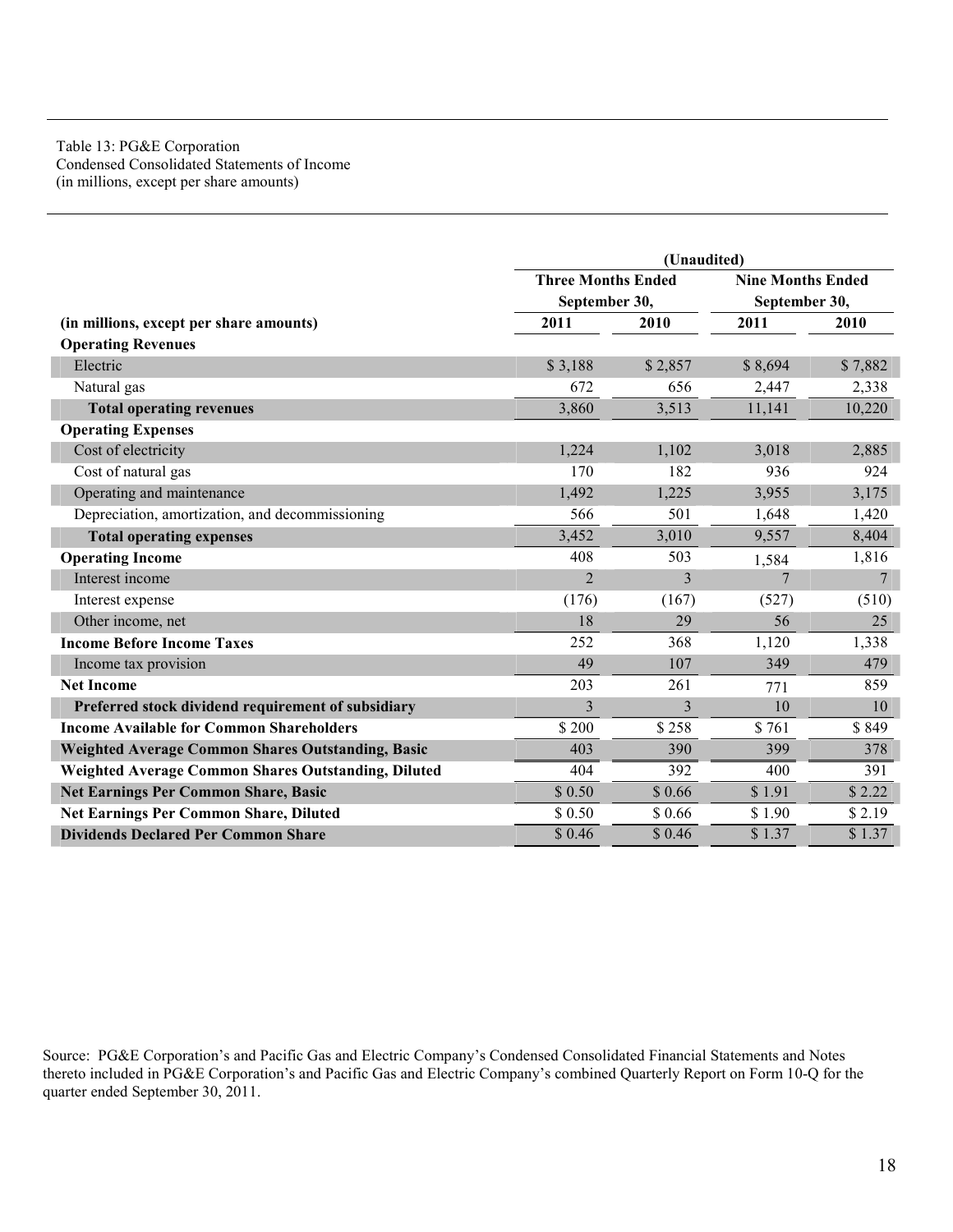#### Table 14: PG&E Corporation Condensed Consolidated Balance Sheets (in millions)

|                                                                        | (Unaudited)           |                      |
|------------------------------------------------------------------------|-----------------------|----------------------|
|                                                                        | <b>Balance At</b>     |                      |
| (in millions)                                                          | September 30,<br>2011 | December 31,<br>2010 |
| <b>ASSETS</b>                                                          |                       |                      |
| <b>Current Assets</b>                                                  |                       |                      |
| Cash and cash equivalents                                              | \$277                 | \$291                |
| Restricted cash (\$39 and \$38 related to energy recovery bonds at     |                       |                      |
| September 30, 2011 and December 31, 2010, respectively)                | 393                   | 563                  |
| Accounts receivable                                                    |                       |                      |
| Customers (net of allowance for doubtful accounts of \$85 and \$81 at  |                       |                      |
| September 30, 2011 and December 31, 2010, respectively)                | 1,011                 | 944                  |
| Accrued unbilled revenue                                               | 737                   | 649                  |
| Regulatory balancing accounts                                          | 1,063                 | 1,105                |
| Other                                                                  | 820                   | 794                  |
| Regulatory assets                                                      | 680                   | 599                  |
| Inventories                                                            |                       |                      |
| Gas stored underground and fuel oil                                    | 198                   | 152                  |
| Materials and supplies                                                 | 219                   | 205                  |
| Income taxes receivable                                                | 148                   | 47                   |
| Other                                                                  | 331                   | 193                  |
| <b>Total current assets</b>                                            | 5,877                 | 5,542                |
| <b>Property, Plant, and Equipment</b>                                  |                       |                      |
| Electric                                                               | 35,120                | 33,508               |
| Gas                                                                    | 11,700                | 11,382               |
| Construction work in progress                                          | 1,623                 | 1,384                |
| Other                                                                  | 15                    | 15                   |
| Total property, plant, and equipment                                   | 48,458                | 46,289               |
| Accumulated depreciation                                               | (15,626)              | (14, 840)            |
| Net property, plant, and equipment                                     | 32,832                | 31,449               |
| <b>Other Noncurrent Assets</b>                                         |                       |                      |
| Regulatory assets (\$435 and \$735 related to energy recovery bonds at |                       |                      |
| September 30, 2011 and December 31, 2010, respectively)                | 5,714                 | 5,846                |
| Nuclear decommissioning trusts                                         | 1,964                 | 2,009                |
| Income taxes receivable                                                | 457                   | 565                  |
| Other                                                                  | 673                   | 614                  |
| <b>Total other noncurrent assets</b>                                   | 8,808                 | 9,034                |
| <b>TOTAL ASSETS</b>                                                    | \$47,517              | \$46,025             |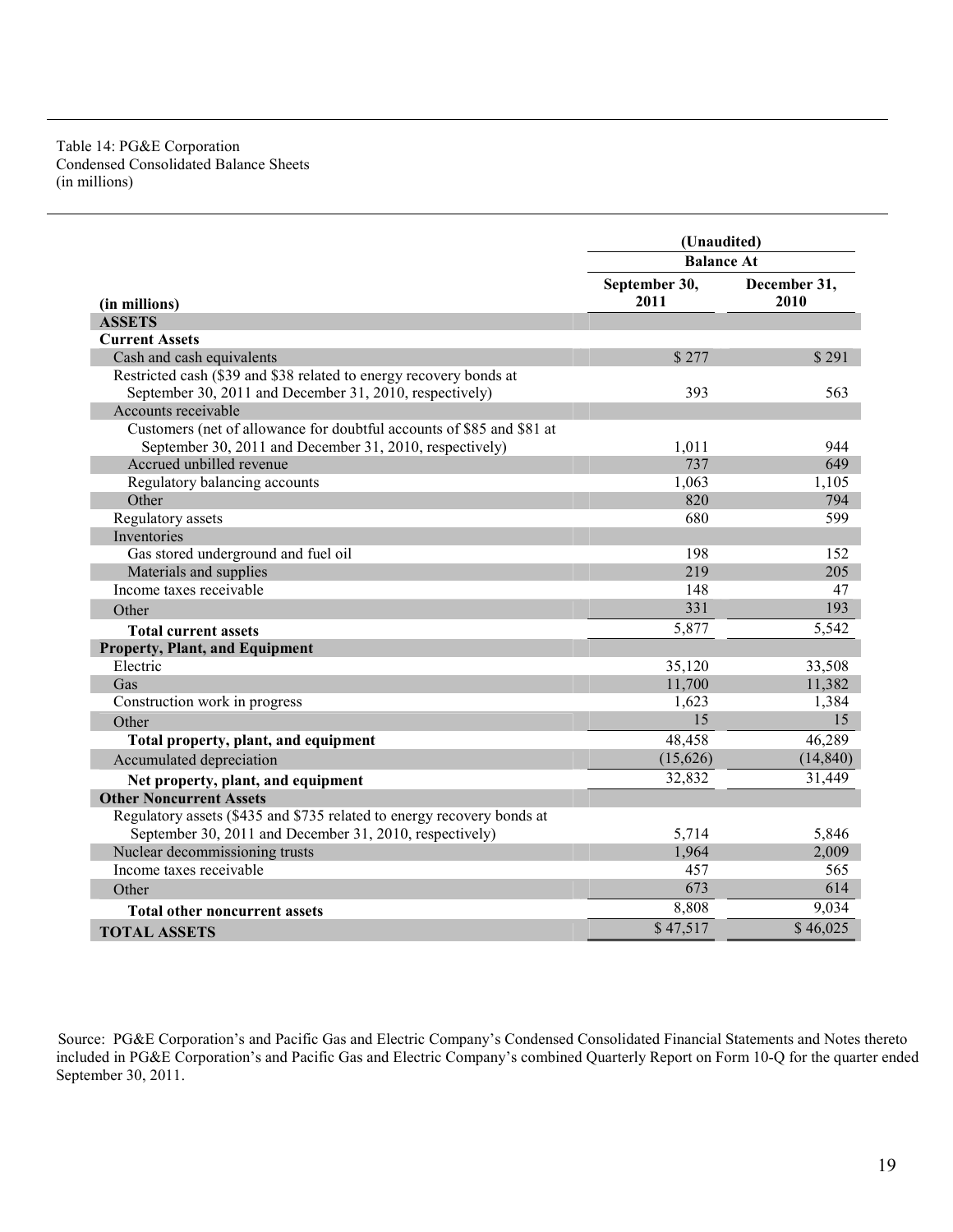## Table 14 (continued): PG&E Corporation Condensed Consolidated Balance Sheets (in millions, except share amounts)

|                                                                | (Unaudited)           |                      |
|----------------------------------------------------------------|-----------------------|----------------------|
|                                                                | <b>Balance At</b>     |                      |
| (in millions, except share amounts)                            | September 30,<br>2011 | December 31,<br>2010 |
| <b>LIABILITIES AND EQUITY</b>                                  |                       |                      |
| <b>Current Liabilities</b>                                     |                       |                      |
| Short-term borrowings                                          | \$1,137               | \$853                |
| Long-term debt, classified as current                          | 50                    | 809                  |
| Energy recovery bonds, classified as current                   | 418                   | 404                  |
| Accounts payable                                               |                       |                      |
| Trade creditors                                                | 1,154                 | 1,129                |
| Disputed claims and customer refunds                           | 673                   | 745                  |
| Regulatory balancing accounts                                  | 421                   | 256                  |
| Other                                                          | 380                   | 379                  |
| Interest payable                                               | 789                   | 862                  |
| Income taxes payable                                           | 107                   | 77                   |
| Deferred income taxes                                          |                       | 113                  |
| Other                                                          | 1,689                 | 1,558                |
| <b>Total current liabilities</b>                               | 6,818                 | 7,185                |
| <b>Noncurrent Liabilities</b>                                  |                       |                      |
| Long-term debt                                                 | 11,516                | 10,906               |
| Energy recovery bonds                                          | 110                   | 423                  |
| <b>Regulatory liabilities</b>                                  | 4,596                 | 4,525                |
| Pension and other postretirement benefits                      | 2,343                 | 2,234                |
| Asset retirement obligations                                   | 1,591                 | 1,586                |
| Deferred income taxes                                          | 6,212                 | 5,547                |
| Other                                                          | 2,120                 | 2,085                |
| <b>Total noncurrent liabilities</b>                            | 28,488                | 27,306               |
| <b>Commitments and Contingencies (Note 10)</b>                 |                       |                      |
| <b>Equity</b>                                                  |                       |                      |
| <b>Shareholders' Equity</b>                                    |                       |                      |
| Preferred stock                                                |                       |                      |
| Common stock, no par value, authorized 800,000,000 shares,     |                       |                      |
| 405,169,162 shares outstanding at September 30, 2011 and       |                       |                      |
| 395,227,205 shares outstanding at December 31, 2010            | 7,318                 | 6,878                |
| Reinvested earnings                                            | 4,817                 | 4,606                |
| Accumulated other comprehensive loss                           | (176)                 | (202)                |
| Total shareholders' equity                                     | 11,959                | 11,282               |
| <b>Noncontrolling Interest - Preferred Stock of Subsidiary</b> | 252                   | 252                  |
| <b>Total equity</b>                                            | 12,211                | 11,534               |
| <b>TOTAL LIABILITIES AND EQUITY</b>                            | \$47,517              | $\sqrt{$}46,025$     |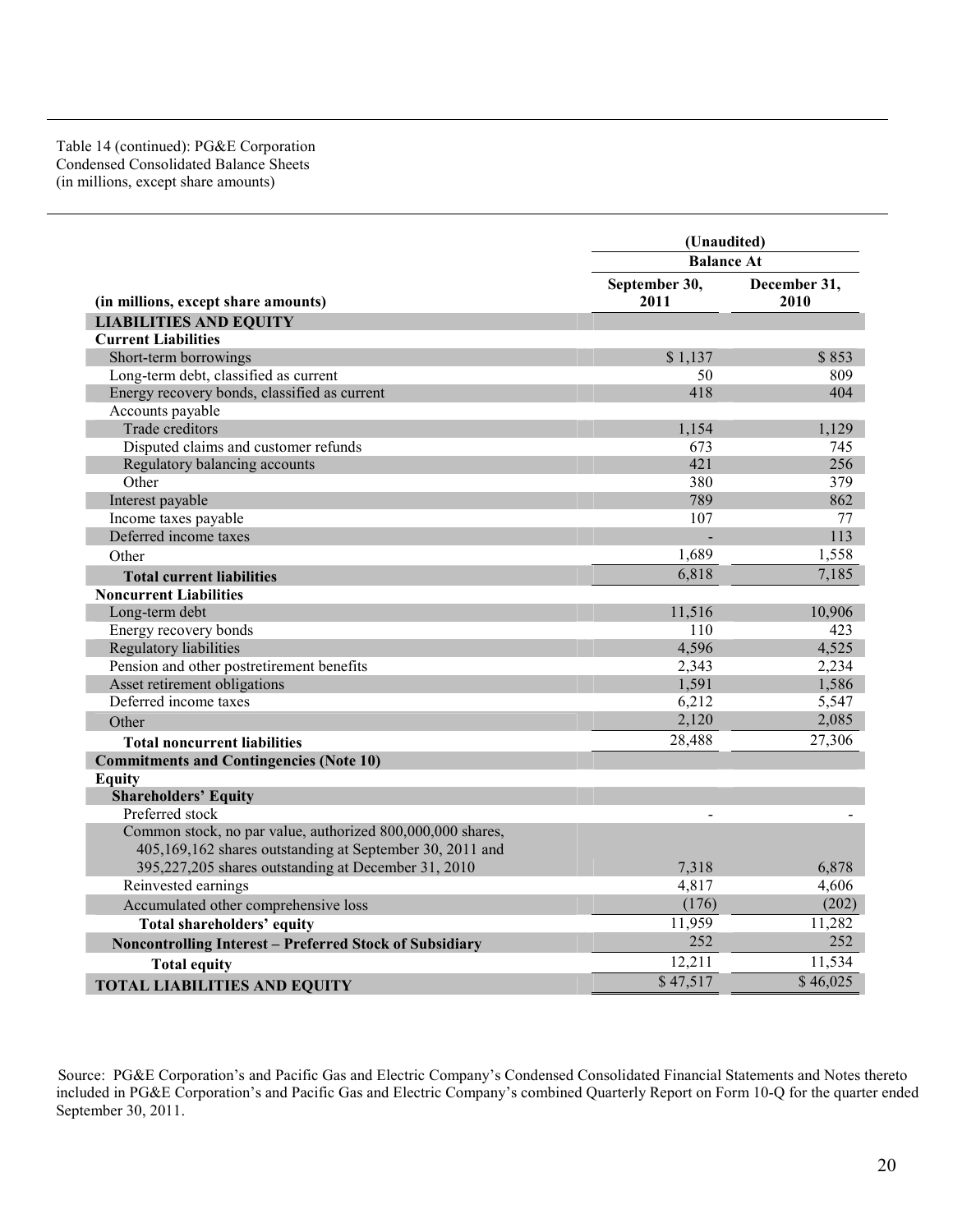## Table 15: PG&E Corporation Condensed Consolidated Statements of Cash Flows (in millions)

|                                                                                                                 | (Unaudited)<br><b>Nine Months Ended</b> |         |
|-----------------------------------------------------------------------------------------------------------------|-----------------------------------------|---------|
|                                                                                                                 |                                         |         |
|                                                                                                                 | September 30,                           |         |
| (in millions)                                                                                                   | 2011                                    | 2010    |
| <b>Cash Flows from Operating Activities</b>                                                                     |                                         |         |
| Net income                                                                                                      | \$771                                   | \$859   |
| Adjustments to reconcile net income to net cash provided by operating activities:                               |                                         |         |
| Depreciation, amortization, and decommissioning                                                                 | 1,648                                   | 1,420   |
| Allowance for equity funds used during construction                                                             | (64)                                    | (89)    |
| Deferred income taxes and tax credits, net                                                                      | 552                                     | 328     |
| Other                                                                                                           | 223                                     | 203     |
| Effect of changes in operating assets and liabilities:                                                          |                                         |         |
| Accounts receivable                                                                                             | (186)                                   | (246)   |
| Inventories                                                                                                     | (60)                                    | (65)    |
| Accounts payable                                                                                                | 93                                      | 17      |
| Income taxes receivable/payable                                                                                 | (71)                                    | 252     |
| Other current assets and liabilities                                                                            | (170)                                   | (34)    |
| Regulatory assets, liabilities, and balancing accounts, net                                                     | 70                                      | (32)    |
| Other noncurrent assets and liabilities                                                                         | 426                                     | (293)   |
| Net cash provided by operating activities                                                                       | 3,232                                   | 2,320   |
| <b>Cash Flows from Investing Activities</b>                                                                     |                                         |         |
| Capital expenditures                                                                                            | (2,968)                                 | (2,794) |
| Decrease in restricted cash                                                                                     | 170                                     | 61      |
| Proceeds from sales and maturities of nuclear decommissioning trust investments                                 | 1,574                                   | 962     |
| Purchases of nuclear decommissioning trust investments                                                          | (1,604)                                 | (1,001) |
| Other                                                                                                           | (102)                                   | (25)    |
| Net cash used in investing activities                                                                           | (2,930)                                 | (2,797) |
| <b>Cash Flows from Financing Activities</b>                                                                     |                                         |         |
| Borrowings under revolving credit facilities                                                                    | 358                                     | 490     |
| Repayments under revolving credit facilities                                                                    | (283)                                   |         |
| Net issuances of commercial paper, net of discount of \$2 in 2011 and 2010                                      | 196                                     | 251     |
| Proceeds from issuance of long-term debt, net of discount and issuance costs of \$6 in 2011 and<br>\$12 in 2010 | 544                                     | 838     |
| Short-term debt matured                                                                                         |                                         | (500)   |
| Long-term debt matured                                                                                          | (700)                                   | (95)    |
| Energy recovery bonds matured                                                                                   | (299)                                   | (285)   |
| Common stock issued                                                                                             | 391                                     | 141     |
| Common stock dividends paid                                                                                     | (525)                                   | (492)   |
| Other                                                                                                           | 2                                       | (51)    |
| Net cash provided by (used in) financing activities                                                             | (316)                                   | 297     |
| Net change in cash and cash equivalents                                                                         | (14)                                    | (180)   |
| Cash and cash equivalents at January 1                                                                          | 291                                     | 527     |
| Cash and cash equivalents at September 30                                                                       | \$277                                   | \$347   |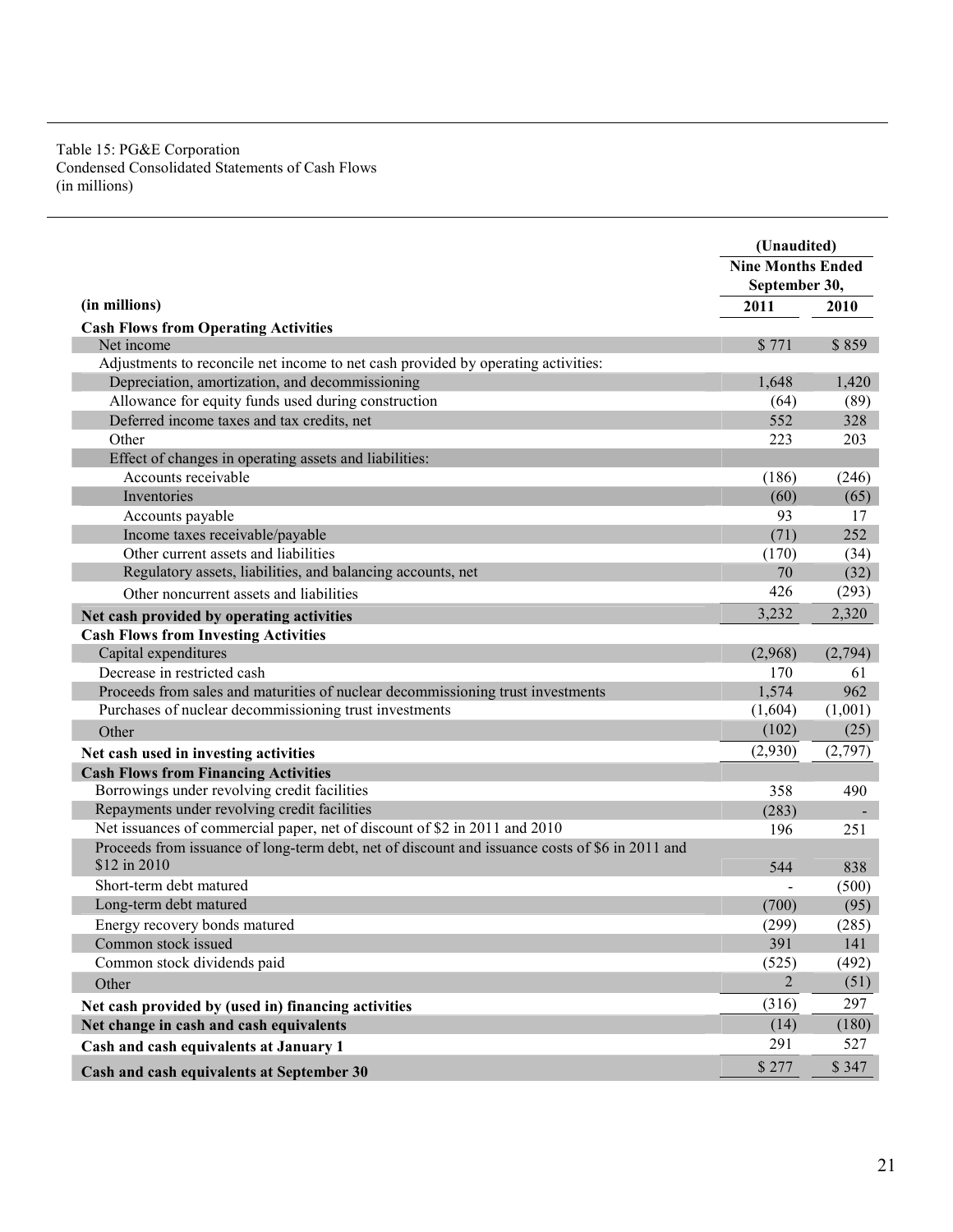Table 15 (continued): PG&E Corporation Condensed Consolidated Statements of Cash Flows (in millions)

| Supplemental disclosures of cash flow information                      |          |          |
|------------------------------------------------------------------------|----------|----------|
| Cash received (paid) for:                                              |          |          |
| Interest, net of amounts capitalized                                   | \$ (536) | \$ (526) |
| Income taxes, net                                                      | 8        | (52)     |
| Supplemental disclosures of noncash investing and financing activities |          |          |
| Common stock dividends declared but not yet paid                       | \$184    | \$180    |
| Capital expenditures financed through accounts payable                 | 225      | 229      |
| Noncash common stock issuances                                         | 18       | 259      |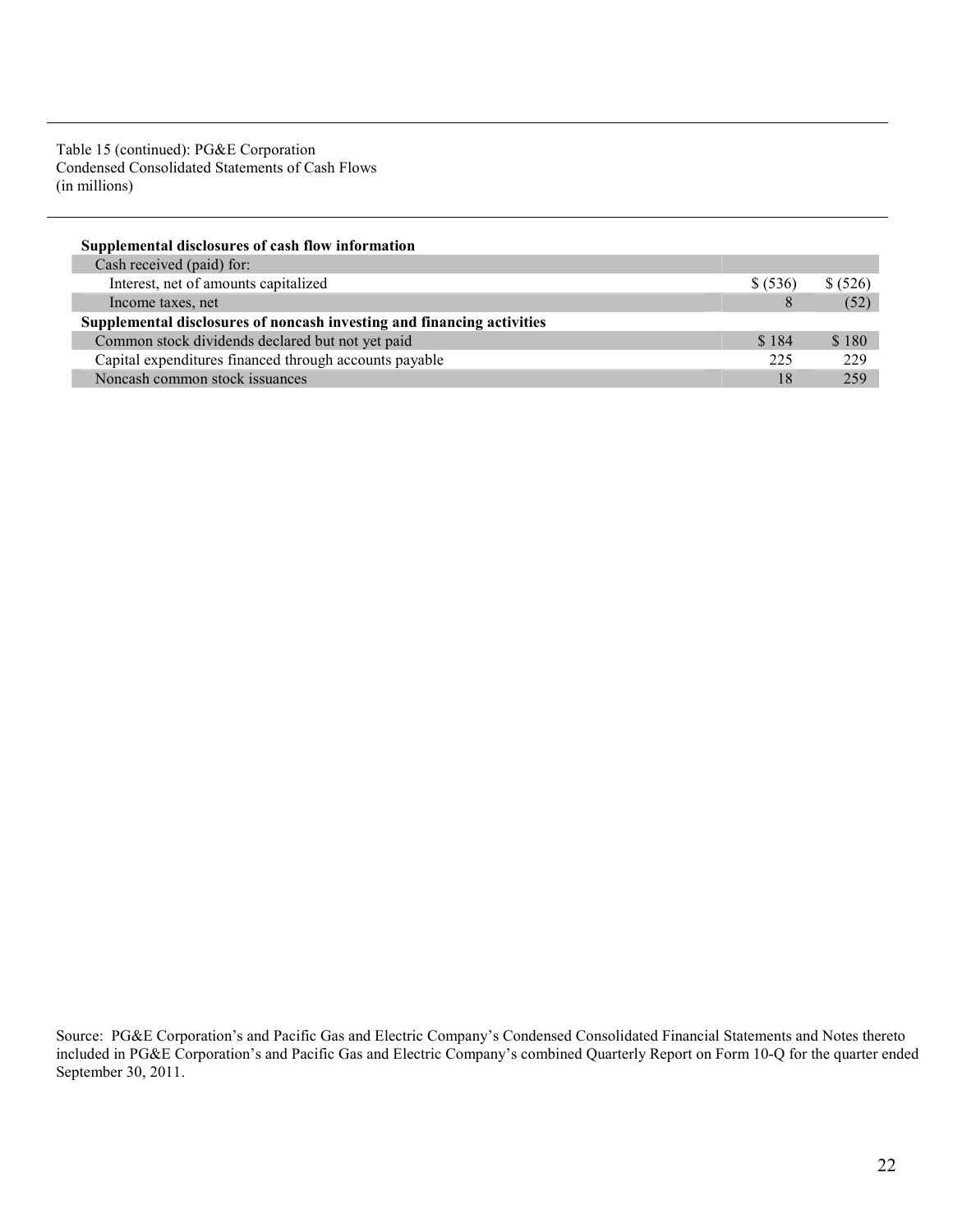## Table 16: Pacific Gas and Electric Company Condensed Consolidated Statements of Income (in millions)

|                                                 |                                            | (Unaudited) |         |                                           |  |
|-------------------------------------------------|--------------------------------------------|-------------|---------|-------------------------------------------|--|
|                                                 | <b>Three Months Ended</b><br>September 30, |             |         | <b>Nine Months Ended</b><br>September 30, |  |
| (in millions)                                   | 2011                                       | 2010        | 2011    | 2010                                      |  |
| <b>Operating Revenues</b>                       |                                            |             |         |                                           |  |
| Electric                                        | \$3,187                                    | \$2,857     | \$8,691 | \$7,882                                   |  |
| Natural gas                                     | 672                                        | 656         | 2,447   | 2,338                                     |  |
| <b>Total operating revenues</b>                 | 3,859                                      | 3,513       | 11,138  | 10,220                                    |  |
| <b>Operating Expenses</b>                       |                                            |             |         |                                           |  |
| Cost of electricity                             | 1,224                                      | 1,102       | 3,018   | 2,885                                     |  |
| Cost of natural gas                             | 170                                        | 182         | 936     | 924                                       |  |
| Operating and maintenance                       | 1,497                                      | 1,224       | 3,951   | 3,172                                     |  |
| Depreciation, amortization, and decommissioning | 566                                        | 500         | 1,648   | 1,419                                     |  |
| <b>Total operating expenses</b>                 | 3,457                                      | 3,008       | 9,553   | 8,400                                     |  |
| <b>Operating Income</b>                         | 402                                        | 505         | 1,585   | 1,820                                     |  |
| Interest income                                 | $\mathfrak{D}$                             | 3           | 6       | 7                                         |  |
| Interest expense                                | (171)                                      | (161)       | (511)   | (481)                                     |  |
| Other income, net                               | 19                                         | 25          | 52      | 20                                        |  |
| <b>Income Before Income Taxes</b>               | 252                                        | 372         | 1,132   | 1,366                                     |  |
| Income tax provision                            | 56                                         | 107         | 376     | 498                                       |  |
| <b>Net Income</b>                               | 196                                        | 265         | 756     | 868                                       |  |
| Preferred stock dividend requirement            | 3                                          | 3           | 10      | 10                                        |  |
| <b>Income Available for Common Stock</b>        | \$193                                      | \$262       | \$746   | \$858                                     |  |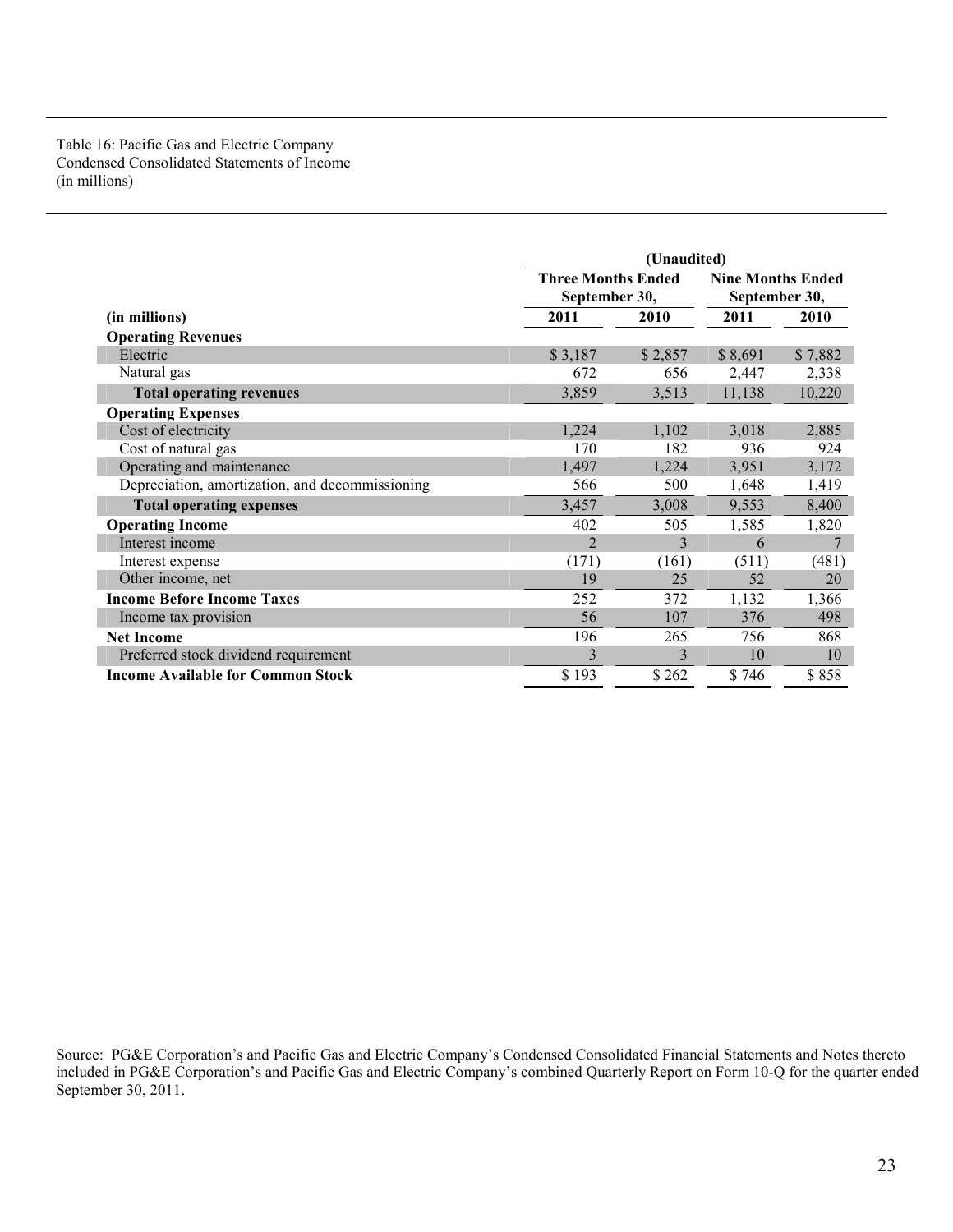## Table 17: Pacific Gas and Electric Company Condensed Consolidated Balance Sheets (in millions)

|                                                                        | (Unaudited)           |                      |  |
|------------------------------------------------------------------------|-----------------------|----------------------|--|
|                                                                        | <b>Balance At</b>     |                      |  |
| (in millions)                                                          | September 30,<br>2011 | December 31,<br>2010 |  |
| <b>ASSETS</b>                                                          |                       |                      |  |
| <b>Current Assets</b>                                                  |                       |                      |  |
| Cash and cash equivalents                                              | \$53                  | \$51                 |  |
| Restricted cash (\$39 and \$38 related to energy recovery bonds at     |                       |                      |  |
| September 30, 2011 and December 31, 2010, respectively)                | 393                   | 563                  |  |
| Accounts receivable                                                    |                       |                      |  |
| Customers (net of allowance for doubtful accounts of \$85              |                       |                      |  |
| and \$81 at September 30, 2011 and December 31, 2010, respectively)    | 1,011                 | 944                  |  |
| Accrued unbilled revenue                                               | 737                   | 649                  |  |
| Regulatory balancing accounts                                          | 1,063                 | 1,105                |  |
| Other                                                                  | 821                   | 856                  |  |
| Regulatory assets                                                      | 680                   | 599                  |  |
| <b>Inventories</b>                                                     |                       |                      |  |
| Gas stored underground and fuel oil                                    | 198                   | 152                  |  |
| Materials and supplies                                                 | 219                   | 205                  |  |
| Income taxes receivable                                                | 203                   | 48                   |  |
| Other                                                                  | 316                   | 190                  |  |
| <b>Total current assets</b>                                            | 5,694                 | 5,362                |  |
| <b>Property, Plant, and Equipment</b>                                  |                       |                      |  |
| Electric                                                               | 35,120                | 33,508               |  |
| Gas                                                                    | 11,700                | 11,382               |  |
| Construction work in progress                                          | 1,623                 | 1,384                |  |
| Total property, plant, and equipment                                   | 48,443                | 46,274               |  |
| Accumulated depreciation                                               | (15,612)              | (14, 826)            |  |
| Net property, plant, and equipment                                     | 32,831                | 31,448               |  |
| <b>Other Noncurrent Assets</b>                                         |                       |                      |  |
| Regulatory assets (\$435 and \$735 related to energy recovery bonds at |                       |                      |  |
| September 30, 2011 and December 31, 2010, respectively)                | 5,714                 | 5,846                |  |
| Nuclear decommissioning trusts                                         | 1,964                 | 2,009                |  |
| Income taxes receivable                                                | 456                   | 614                  |  |
| Other                                                                  | 338                   | 400                  |  |
| <b>Total other noncurrent assets</b>                                   | 8,472                 | 8,869                |  |
| <b>TOTAL ASSETS</b>                                                    | \$46,997              | \$45,679             |  |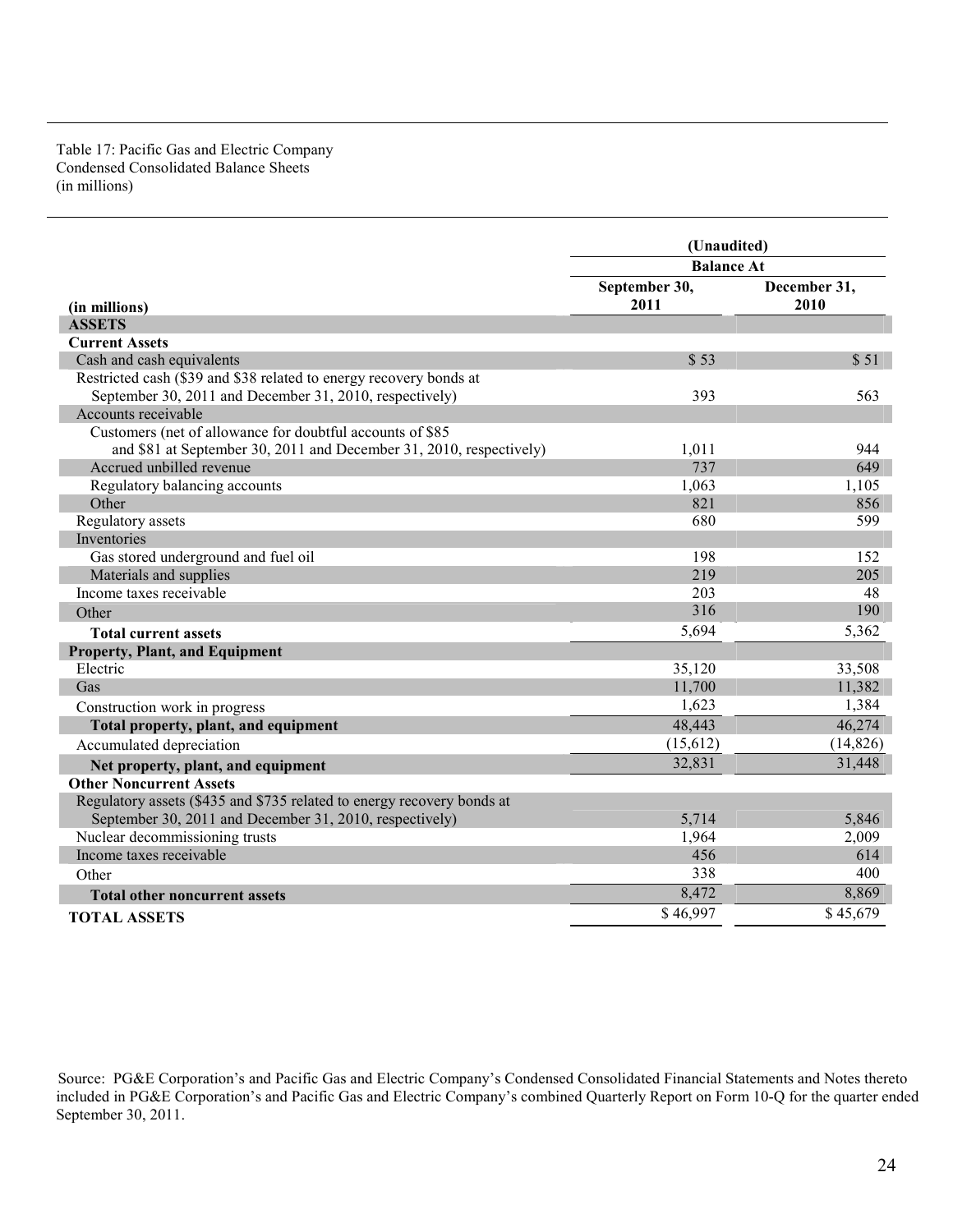## Table 17 (continued): Pacific Gas and Electric Company Condensed Consolidated Balance Sheets (in millions, except share amounts)

|                                                                         | (Unaudited)       |              |  |
|-------------------------------------------------------------------------|-------------------|--------------|--|
|                                                                         | <b>Balance At</b> |              |  |
|                                                                         | September 30,     | December 31, |  |
| (in millions, except share amounts)                                     | 2011              | 2010         |  |
| <b>LIABILITIES AND SHAREHOLDERS' EQUITY</b>                             |                   |              |  |
| <b>Current Liabilities</b>                                              |                   |              |  |
| Short-term borrowings                                                   | \$1,062           | \$853        |  |
| Long-term debt, classified as current                                   | 50                | 809          |  |
| Energy recovery bonds, classified as current                            | 418               | 404          |  |
| Accounts payable                                                        |                   |              |  |
| Trade creditors                                                         | 1,154             | 1,129        |  |
| Disputed claims and customer refunds                                    | 673               | 745          |  |
| Regulatory balancing accounts                                           | 421               | 256          |  |
| Other                                                                   | 395               | 390          |  |
| Interest payable                                                        | 779               | 857          |  |
| Income taxes payable                                                    | 115               | 116          |  |
| Deferred income taxes                                                   |                   | 118          |  |
| Other                                                                   | 1,483             | 1,349        |  |
| <b>Total current liabilities</b>                                        | 6,550             | 7,026        |  |
| <b>Noncurrent Liabilities</b>                                           |                   |              |  |
| Long-term debt                                                          | 11,167            | 10,557       |  |
| Energy recovery bonds                                                   | 110               | 423          |  |
| Regulatory liabilities                                                  | 4,596             | 4,525        |  |
| Pension and other postretirement benefits                               | 2,280             | 2,174        |  |
| Asset retirement obligations                                            | 1,591             | 1,586        |  |
| Deferred income taxes                                                   | 6,341             | 5,659        |  |
| Other                                                                   | 2,055             | 2,008        |  |
| <b>Total noncurrent liabilities</b>                                     | 28,140            | 26,932       |  |
| <b>Commitments and Contingencies (Note 10)</b>                          |                   |              |  |
| <b>Shareholders' Equity</b>                                             |                   |              |  |
| Preferred stock                                                         | 258               | 258          |  |
| Common stock, \$5 par value, authorized 800,000,000 shares, 264,374,809 |                   |              |  |
| shares outstanding at September 30, 2011 and December 31, 2010          | 1,322             | 1,322        |  |
| Additional paid-in capital                                              | 3,592             | 3,241        |  |
| Reinvested earnings                                                     | 7,304             | 7,095        |  |
| Accumulated other comprehensive loss                                    | (169)             | (195)        |  |
| <b>Total shareholders' equity</b>                                       | 12,307            | 11,721       |  |
| <b>TOTAL LIABILITIES AND SHAREHOLDERS' EQUITY</b>                       | \$46,997          | \$45,679     |  |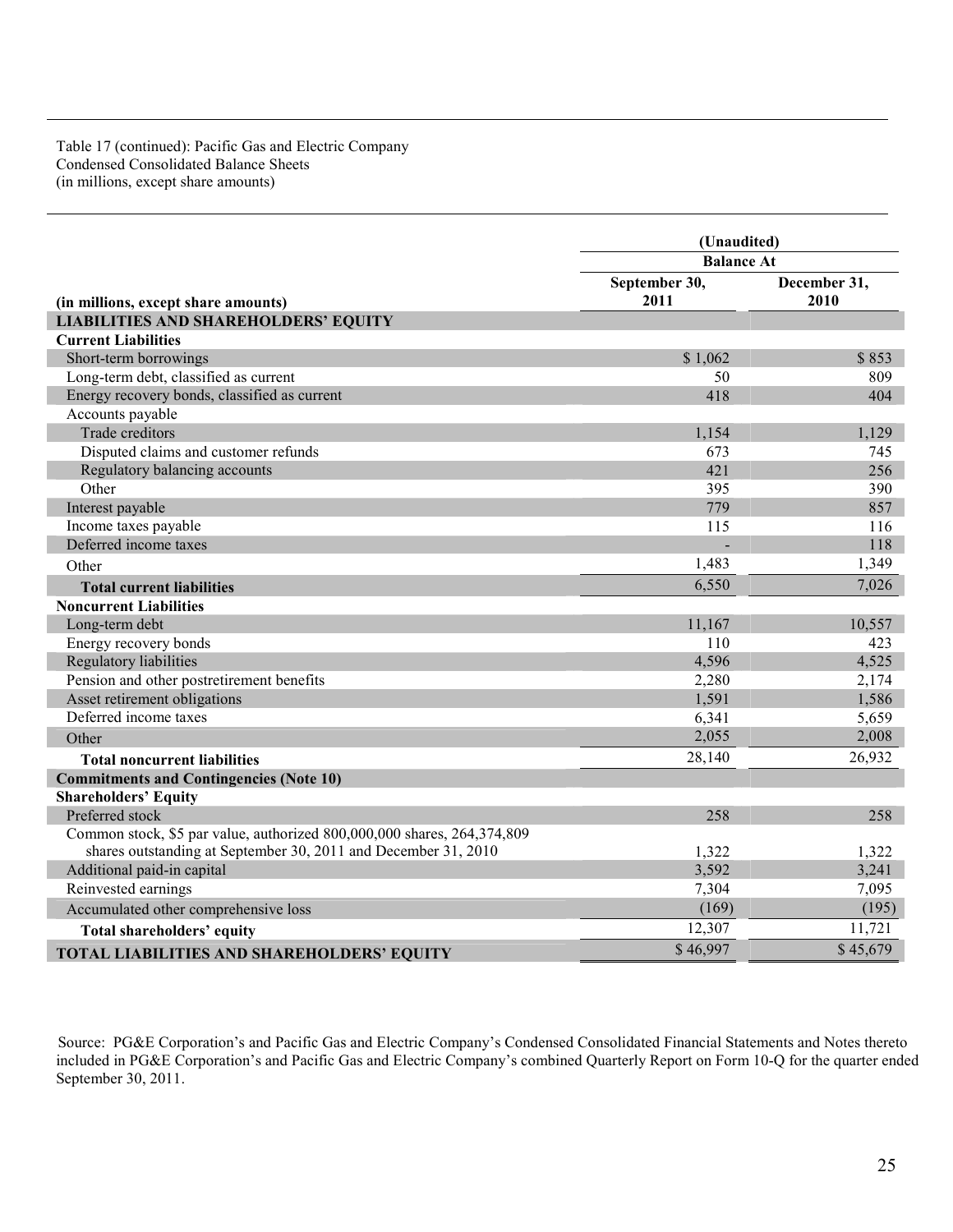### Table 18: Pacific Gas and Electric Company Condensed Consolidated Statements of Cash Flows (in millions)

|                                                                                                 |                          | (Unaudited)         |  |
|-------------------------------------------------------------------------------------------------|--------------------------|---------------------|--|
|                                                                                                 | <b>Nine Months Ended</b> |                     |  |
|                                                                                                 | September 30,            |                     |  |
| (in millions)                                                                                   | 2011                     | 2010                |  |
| <b>Cash Flows from Operating Activities</b>                                                     |                          |                     |  |
| Net income                                                                                      | \$756                    | \$868               |  |
| Adjustments to reconcile net income to net cash provided by operating activities:               |                          |                     |  |
| Depreciation, amortization, and decommissioning                                                 | 1,648                    | 1,419               |  |
| Allowance for equity funds used during construction                                             | (64)                     | (89)                |  |
| Deferred income taxes and tax credits, net                                                      | 564                      | 332                 |  |
| Other                                                                                           | 193                      | 175                 |  |
| Effect of changes in operating assets and liabilities:                                          |                          |                     |  |
| Accounts receivable                                                                             | (125)                    | (240)               |  |
| Inventories                                                                                     | (60)                     | (65)                |  |
| Accounts payable                                                                                | 97                       | 15                  |  |
| Income taxes receivable/payable                                                                 | (156)                    | 241                 |  |
| Other current assets and liabilities                                                            | (153)                    | (33)                |  |
| Regulatory assets, liabilities, and balancing accounts, net                                     | 70                       | (32)                |  |
| Other noncurrent assets and liabilities                                                         | 491                      | (240)               |  |
| Net cash provided by operating activities                                                       | 3,261                    | 2,351               |  |
| <b>Cash Flows from Investing Activities</b>                                                     |                          |                     |  |
| Capital expenditures                                                                            | (2,968)                  | (2,794)             |  |
| Decrease in restricted cash                                                                     | 170                      | 61                  |  |
| Proceeds from sales and maturities of nuclear decommissioning trust investments                 | 1,574                    | 962                 |  |
| Purchases of nuclear decommissioning trust investments                                          | (1,604)                  | (1,001)             |  |
| Other                                                                                           | 13                       | 15                  |  |
| Net cash used in investing activities                                                           | (2,815)                  | (2,757)             |  |
| <b>Cash Flows from Financing Activities</b>                                                     |                          |                     |  |
| Borrowings under revolving credit facility                                                      | 208                      | 400                 |  |
| Repayments under revolving credit facility                                                      | (208)                    |                     |  |
| Net issuances of commercial paper, net of discount of \$2 in 2011 and 2010                      | 196                      | 251                 |  |
| Proceeds from issuance of long-term debt, net of discount and issuance costs of \$6 in 2011 and |                          |                     |  |
| \$12 in 2010                                                                                    | 544                      | 838                 |  |
| Short-term debt matured                                                                         |                          | (500)               |  |
| Long-term debt matured                                                                          | (700)                    | (95)                |  |
| Energy recovery bonds matured                                                                   | (299)                    | (285)               |  |
| Preferred stock dividends paid                                                                  | (10)                     | (11)                |  |
| Common stock dividends paid                                                                     | (537)                    | (537)               |  |
| Equity contribution                                                                             | 350                      | 170                 |  |
| Other                                                                                           | 12                       | (40)                |  |
| Net cash provided by (used in) financing activities                                             | (444)                    | 191                 |  |
| Net change in cash and cash equivalents                                                         | 2                        | (215)               |  |
| Cash and cash equivalents at January 1                                                          | 51                       | 334                 |  |
| Cash and cash equivalents at September 30                                                       | \$53                     | $\overline{\$}$ 119 |  |
|                                                                                                 |                          |                     |  |